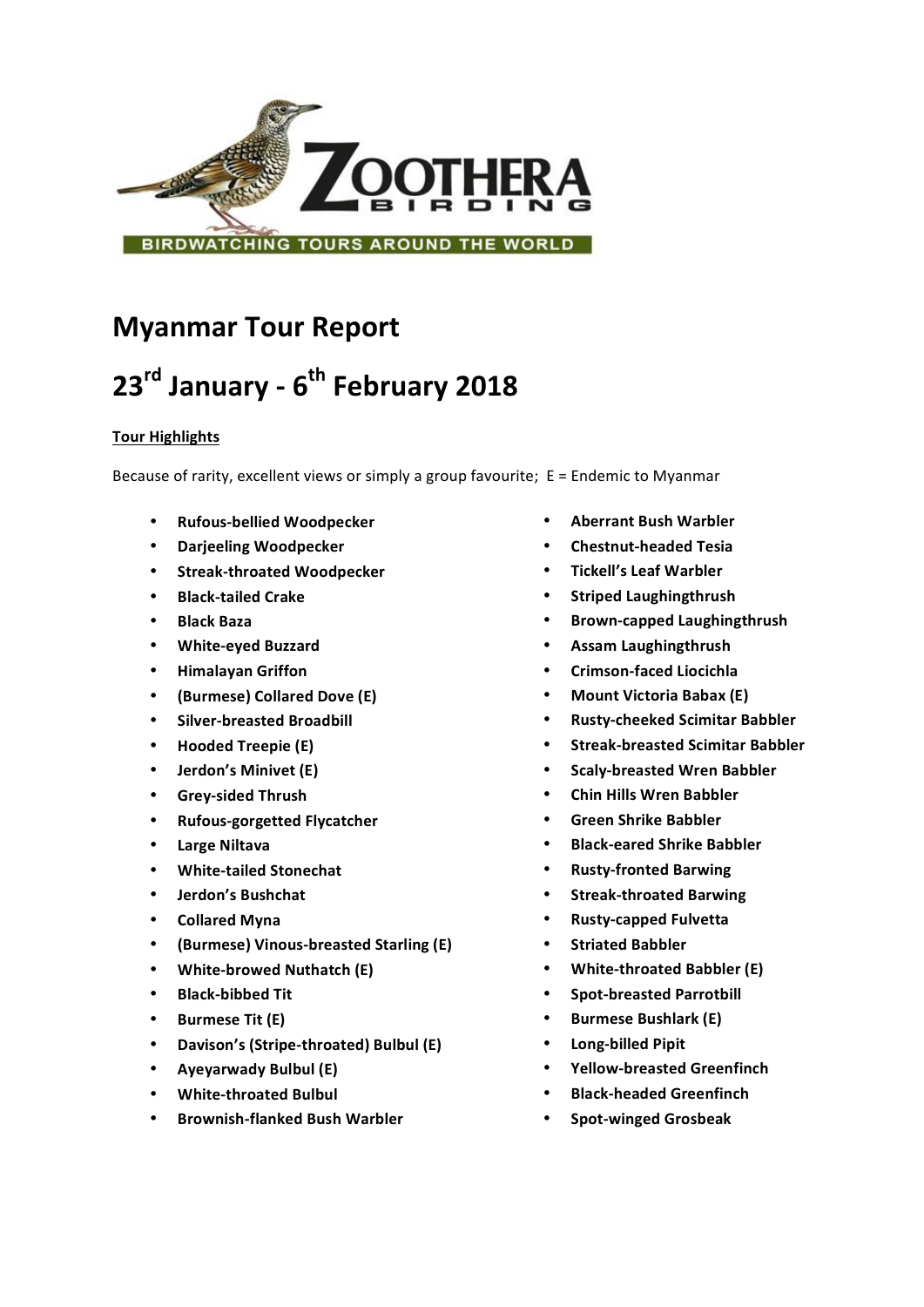#### **LEADERS: Nick Upton & Htay Ngwe**

#### **SUMMARY:**

This list of highlight species above only tells a small part of how enjoyable the birding on our tour to **Myanmar was. Not only was there quality of birds but also a good abundance, although birds were quite** shy, allowing us to see most species more than once. We found all of the endemics that we targeted which is now up to a total of 11, depending on which taxonomy you use, and a very high proportion of **our other target species which included many regional endemics. Beginning in Yangon we visited nearby** Hlawga National Park where we found Davison's and Ayeyarwady Bulbuls before taking a short flight to the proposed UNESCO world heritage site of Bagan. Birding in the dry habitats in the plains scattered with ancient temples we were delighted with excellent views of Jerdon's Minivet, Burmese Bushlark and Hooded Treepie, also taking a boat trip along the Ayeyarwdy river to see White-tailed Stonechat, Sand Lark and Striated Babbler. Moving on from Bagan, by car, we spent four and a half days at Mount Victoria, where beautiful forest and scenery at a variety of altitudes allowed us to find Mount Victoria Babax, White-browed Nuthatch and Burmese Bushtit along with many other exciting Asian species and regional endemics. Transfering to Kalaw we took advantage in the change of geography to add Blacktailed Crake, Streak-throated Woodpecker and Rusty-cheeked Scimitar Babbler to our list birding within some very pleasant scenery. Our final destination was Inle Lake where nearby we found Collared Myna and then Jerdon's Bushchat at the lake itself, enjoying our very pleasant accommodation and finding new birds right up to our departure. Myanmar provides some of the most pleasant and productive birding in Southeast Asia along with an ever-growing number of endemics due to taxonomic changes. Myanmar is one of the most under-visited birding destinations in Southeast Asia but one that deserves far more attention as it gives birders an excellent chance to see many species that are either absent or hard to find elsewhere.

## **Days 1-2; 22-23rd January**

With flights arriving from various places our meet-up in Yangon was well-coordinated by our local agent, Saw, who met us all at the airport, from our variously timed flights, and got us to our comfortable hotel in town. Those of us who arrived in time enjoyed meeting over dinner and being introduced to our local guide, Htay Ngwe, while the final two additions to our group arrived late and would join us at breakfast the next morning to make up the full group of eight.

## **Day 3; 24th January**



Our first day of birding in Myanmar was to be a gentle introduction to the birds of the region as well as looking for the first of the country's endemic taxons at Hlawga National Park a little to the north of Yangon. An early start and breakfast along the way ensured we did not get caught up in Yangon's traffic and we were birding just outside the park gates before opening time in open country with scattered trees and copses. On arrival I heard the call of a Sakhalin Leaf Warbler from the densest nearby copse of trees and after a little call playing we all got good views of this bird. Separating this

species from Pale-legged Leaf warbler on call is not easy but I get plenty of practice where I live in Thailand,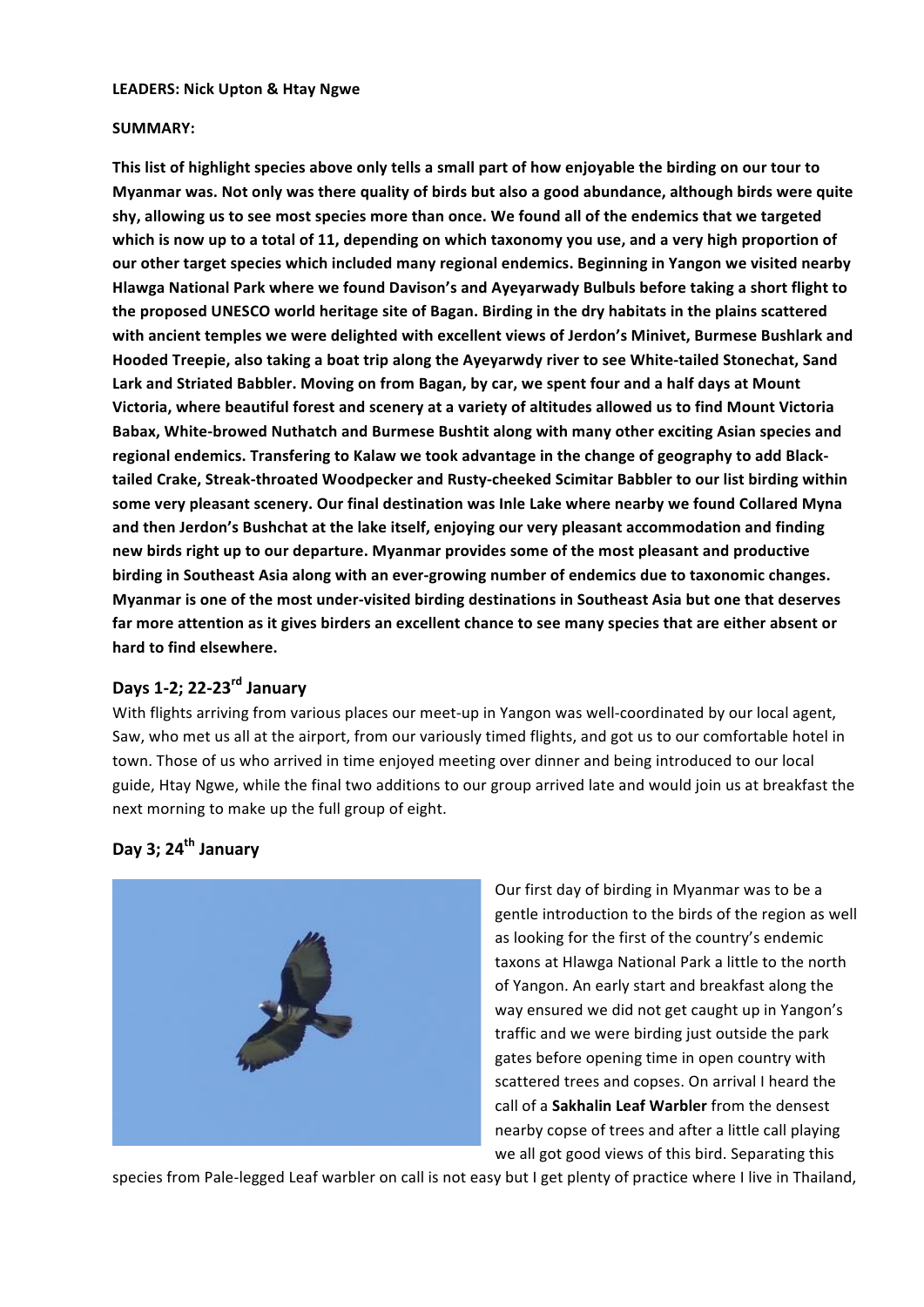so was confident of this bird's identification. After this it was time to see some of the commoner birds of the area including a nice Common lora, Red-vented Bulbuls, Black Drongo, Ashy Woodswallow, Jungle **Myna, Red Collared Dove** and a **Shikra** all sitting out in the morning sun; all common birds, but nice for everyone to get familiar with them straight away. However, our first Myanmar specialities were not far away and the first to appear was **Ayeyarwady Bulbul** which is actually a common bird throughout much of the country, but our first of the trip was obviously nice to see. This split from Streak-eared Bulbul is rather a dull bird in fact and only really differs from this species by its red eye, rather than bluish, although there are some other very minor plumage differences. However, its elevation to a Myanmar endemic made it the first of our major targets to be seen; a nice feeling. Nearby we also added **Yellow-browed Warbler**, **Twobarred Warbler**, **White-rumped Munia**, **Ashy Drongo**, **Black-crested Bulbul** and **Oriental Honey-buzzard** but our second target species gave us quite some trouble but eventually everyone got good views of the pale-eyed **Davison's Bulbul**, a split from Stripe-throated Bulbul. While trying to get good views of this we also found a nice **Blue-throated Blue Flycatcher** before starting a walk into the park, through some nice open woodland and grassland areas.

With a slight change of habitat came a change of birds and a couple of lovely **Black-naped Orioles** welcomed us to the woodland from the canopy before revealing themselves. Asian Brown Flycatcher then **Verditer Flycatcher** were next and a Thick-billed Warbler gave itself up in the undergrowth although it took until the third bird before everyone got a good view of this species. A few raptors were up and soaring by now with a Western Osprey, Black Kite, a few Oriental Honey-buzzards and one of my favourite raptors - **Black Baza**. The Baza was kind enough to perch in a tree for 'scope views as well as circling close by; fantastic. As we continued our walk things began to get much hotter but birds were still active with a **Blackwinged Cuckooshrike**, **Black-headed Bulbul**, **Bronzed Drongo** and a small party of **Rufescent Prinias** all showing themselves. Plenty of Green Bee-eaters and a few Chestnut-headed Bee-eaters added colour to the morning as did an **Indian Roller** before we heard the call of **Plaintive Cuckoo** which was followed quickly by sighting this attractive bird. A little further on we reached a small lake with emergent vegetation which held a few waterbirds including Asian Openbill, Little Grebe, Purple Heron, White-throated **Kingfisher, Common Moorhen** and **Bronze-winged Jacana** but by this time it was getting too hot to be out in open areas so we retraced our steps back to the van and headed into the most wooded part of the park taking a short walk past a lake with wooded fringes to our lunch venue at the lakeside. Here we found **Oriental Darter, Black-crowned Night Heron** and a pair of **Spot-billed Pelicans** of extremely dubious provenance although a **Coppersmith Barbet** at point-blank range was a nice sighting.

After a very pleasant al fresco lunch we made a couple more stops in the park, finding more birds in spite of the afternoon heat. Green Sandpiper, Red-wattled Lapwing, large numbers of Lesser Whistling Duck and some reintroduced Green Peafowl were found at a wet area along with Sambar deer and lots of Longtailed Macaques but a bit our last stop took us to some secondary woodland where we found a few species forming mixed flocks. Several Rosy Minivets were the highlight of these flocks but we also saw Blacknaped Monarch, White-rumped Shama, Grey-headed Canary-flycatcher and a very bright male Blue**throated Blue Flycatcher**.

With our main targets seen well we began our short journey back to Yangon where most of us paid a late afternoon visit to the magnificent Shwedagon Pagoda, the most sacred Buddhist site in Myanmar (Keith successfully revisited the airport to be reunited with his luggage). Although there were some misgivings about not birding in the afternoon in reality this is a sight that would have been foolish to miss. The sheer size of the monument alone impressed us all and the amazing amount of gold alongside hundreds of locals paying their respects left us not really knowing which way to look. Fortunately Saw came along with us to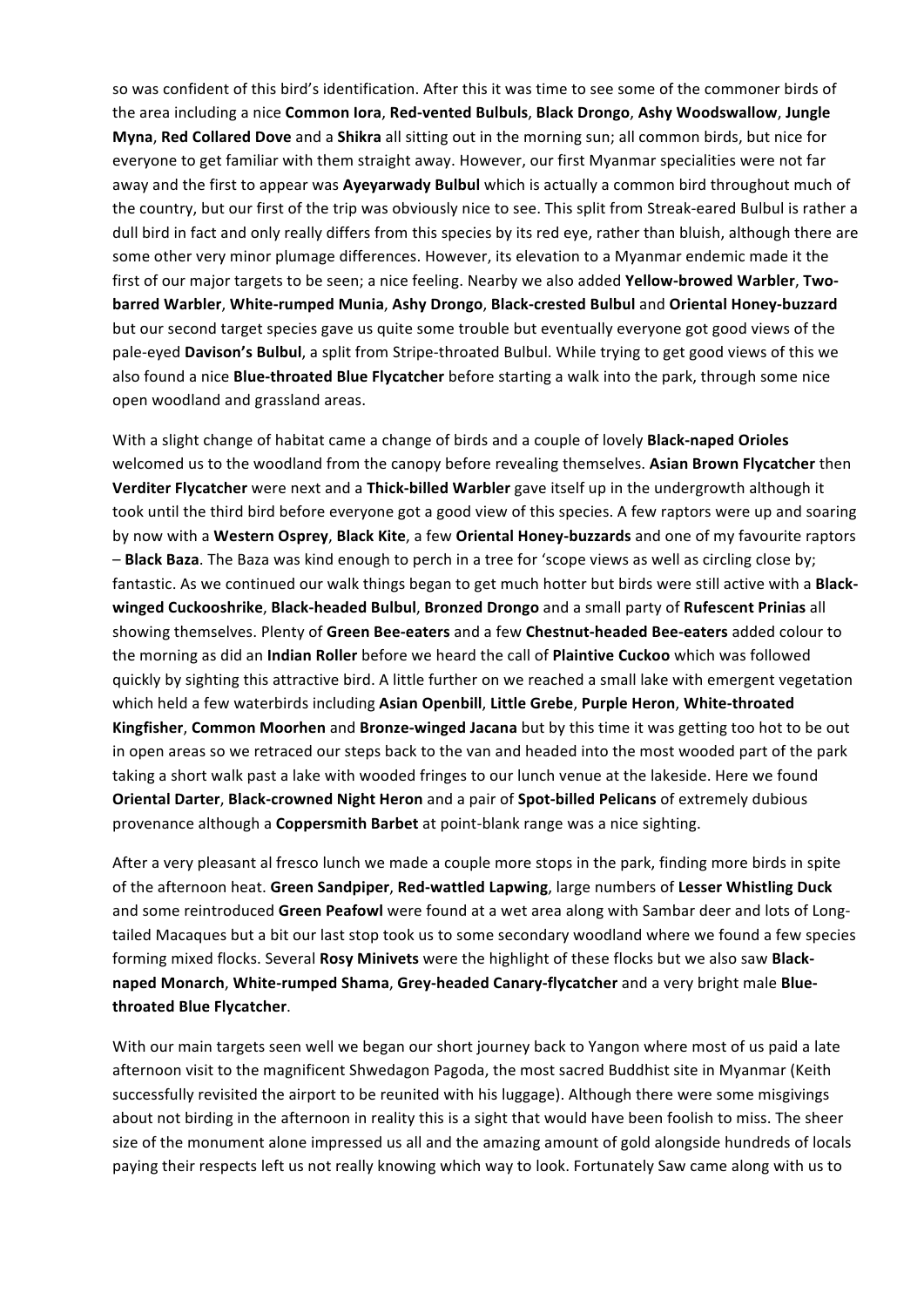explain anything that needed explaining for those who had questions while others of us just admired the visual impact. Having enjoyed this we took a short drive back to our hotel for a shower before taking dinner in a restaurant that gave us a superb view of the city at night as well as some great food to end a good first day.

## Day 4; 25<sup>th</sup> January

We were up fairly early to catch a flight to Bagan. This all went according to plan and after a pleasant flight we were straight into our bus and off birding around the temples before it became hot. The habitat was rather strange, weedy fields with areas of scrub and succulent plants, best described as semi-savanna; very dry and arid although covered in thin vegetation, much of it seeming like abandoned farmland. All of this surrounded huge, ancient temples over a wide area but we concentrated on an area centred on three large temples and over the course of the morning we were to see a good number of species including excellent



views of many **Burmese Bushlarks**; no problems with that one, another common endemic. This was shortly followed by **Burmese Collared Dove** (split from Eurasian Collared Dove by some, not by others) perched on top of a small bush and Ayeyarwady Bulbuls everywhere we looked. These endemic birds are easy! Well, actually not so easy as all that as our most anticipated targets were the lovely little Jerdon's Minivet and Hooded Treepie and despite searching some regular areas for them we did not have any luck. Oh well, we needed something to look at tomorrow! In the meantime our walk turned up

lots of Yellow-streaked Warblers, Green Bee-eaters in abundance, several beautiful Burmese Shrikes, some handsome Plain-backed Sparrows, Indian Roller, Eurasian Hoopoe and a fly-past Large Hawk **Cuckoo**. Things started to heat up but the birds kept coming and it was a pleasant walk as we kept adding more species to our list with a very close **Black-winged Kite** in flight, more Grey-breasted Prinias than we knew what to do with, an initially skulky Dusky Warbler which gave itself away surprisingly easily and eventually a party of endemic **White-throated Babblers** that we all got good enough views of but were to see at much closer quarters tomorrow. The heat was building, the sweat was running and Kevin was covered up like a desert nomad so it was received well when Htay announced that we were heading for lunch at a nice restaurant alongside the Ayeyarwaddy river. However, on the walk back to the van we came across a large group of Vinous-breasted Starlings feeding at a rubbish dump. Being very familiar with this species in Thailand I was surprised that I barely recognized this bird at first with the subspecies in Myanmar being noticeably smaller, obviously different in plumage and having a different bill structure/colour. I noticed that Handbook of the Birds of the World have already split this taxon as **Burmese Myna**; come on IOC, catch up, we want another endemic species!

Lunch was delicious and cooling, with a wonderful view along the Ayeyarwaddy river which, with its numerous sand bars, was begging to be scanned with a telescope. This we before and after eating finding some nice new birds for the day including good numbers of colourful **Ruddy Shelduck**, a few Indian Spot**billed Ducks** and, best of all, a pair of smart **River Lapwings** on the near shore. We were not expecting to see many waders on this trip so it was a pleasant bit of variety to be able to pick out a few species here including a **Common Greenshank**, several **Common Sandpipers**, 2 Green Sandpipers feeding alongside a few Temminck's Stints, which was nice for size comparison, and a good number of Little Ringed Plovers.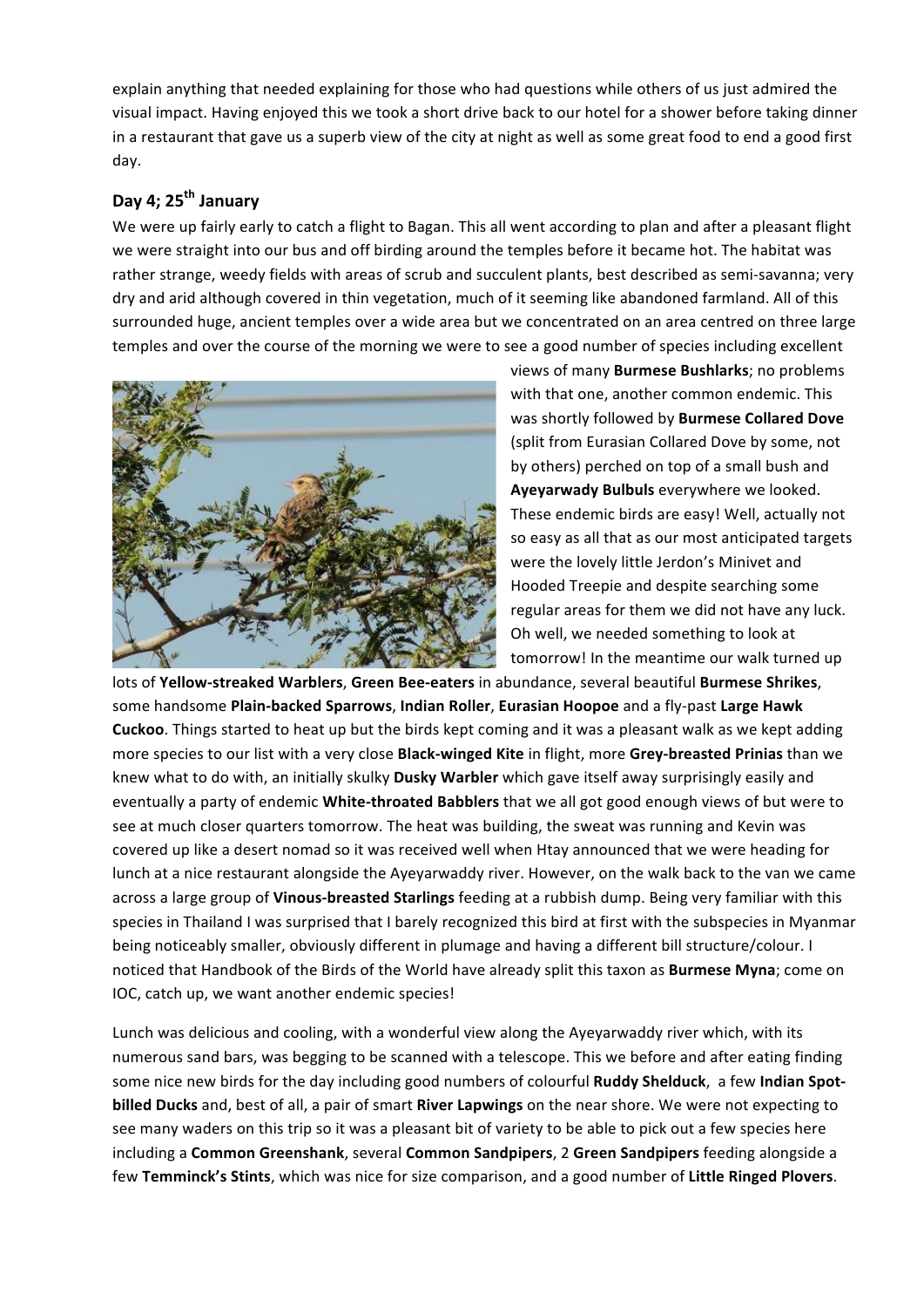With our first encounter with the river over, giving us a glimpse of what we could expect on our boat trip scheduled for later in the day, we went to check into our hotel for a welcome afternoon break, but not before it was mentioned that a puppet show was scheduled for later in the day. Surely we were not going to waste good birding time on a Burmese version of Punch and Judy? Contumacious birders were placated by the promise that it was just dinner-time entertainment and no birding time would be lost – phew! The afternoon rest and the puppet show controversy re-invigorated us to the point that there was a positive charge as we boarded a pleasant river boat, at about 3pm, with a rejuvenated Bob leading the scrum while an amusing young lady did her best to charm us into buying some of her bracelets, although a certain Mr No-name left her assured that he was not interested! Well, boat trips are usually relaxed affairs and this was one of the most relaxing ones and as we chugged along the river we were able to spot species such as **(Eastern) Great Egret**, **Common Kingfisher**, both *govinda* and *lineatus* subspecies of **Black Kite**, a lovely hovering Pied Kingfisher, more Little Ringed Plovers as well as a few Kentish Plovers and a whole load of very pale passerines running around on the sand??? As we got closer to some of the sandy banks we could see clearly that these little ghostly shapes were in fact **Sand Larks** and they were surprisingly abundant although we were to get much better views later.



Although the boat trip was nice we were all pleased to be able to disembark as we moored at a steep. sandy bank where we immediately came across one of our target birds - White-tailed Stonechat taking a bath. Very nice views indeed which were followed up with both male and female at close range once we had got to the top of the bank but our attention was immediately grabbed by small flocks of Plain**throated Martins** buzzing around us as well as a few **Red-rumped Swallows** in the mix. The late afternoon light was good and the temperature cooling down which prompted the birds to start appearing thick and fast. Several male Red Avadavats down to a few feet away were real jewels while **Zitting Cisticola**, **Oriental Skylark**, **Plain Prinia**, **Baya Weaver**, **Greater Coucal**, **Green Bee-eaters**, **Brown Shrike** and **Pied Bushchat** all kept us amused while we searched for our main target in this patchy, riverine farmland: Striated Babbler. Htay took us to every spot he would normally see them but they were not there. More worryingly the habitat was not there either, with all long grasses/reeds cleared and nothing but freshly-planted crops to be seen. An Eastern Marsh

**Harrier** was a nice distraction but time was starting to run low and with still no sign of the babblers we needed a plan and one was soon decided upon. We would walk to a distant patch of likely-looking habitat, walking along the sandy areas close to the river so that we could get everybody good views of **Sand Lark** along the way. Although the pace was a little fast for some we got close to the patch of long grasses that we had focused on and, as a group, more slowly walked close to it. As we approached the call of Striated Babbler was heard and a bit of a panic ensued as we tried to spot the birds before they eluded us. David, Kevin and Keith were the first to get on to the birds, having climbed to the top of the bank, only to tell the rest of us that the **Striated Babblers** had flown some distance across a field. Quickly up the slope, 'scope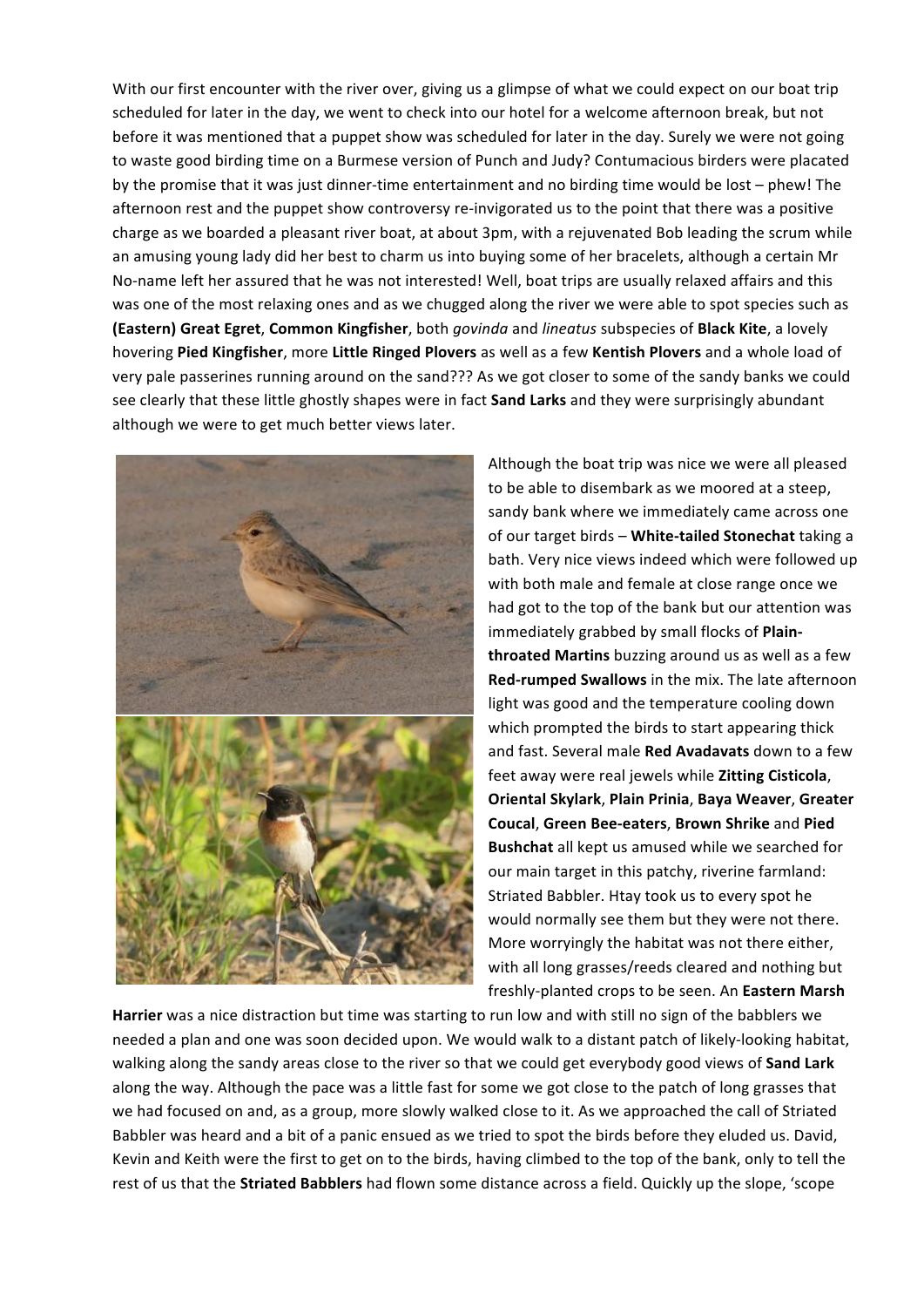out, the babblers were quickly re-found perched out in the open on a small bush for everyone to admire. I love it when a plan comes together. With this success and the day drawing to a close we began a slow walk back to the boat taking time out to get superb views of **Sand Lark** down to a range of just a few metres, quite a wonderful experience and one which pushed this species into contention for bird of the trip in some people's eyes. There were also *leucopsis* and *ocularis* subspecies of White Wagtail to conclude the birding. 

The slow boat back with a nice sunset as a backdrop concluded with a shout from someone who knew us by name, welcoming us as a long lost friend. It was the girl selling bracelets and I decided to buy a few for her sheer persistence and amusing conversation. By now our appetites were up and an excellent dinner was very welcome but of course there was also the not so small matter of the puppet show. With visions of sock puppets, Bill 'n'Ben, Punch & Judy or, at best, the Muppets we were all in fact mesmerized by the show that accompanied our meal. In fact so distracted were some people that gustatory activities ceased mid-chew. What we saw was a traditional marionette show with a whole host of characters doing all sorts of stuff that we mostly did not understand but the control of the puppets was incredible in its speed and dexterity. When one puppet threw a ball which was caught by another we were all left reviewing our opinions on puppetry. This proved that there was no shame in enjoying a bit of dinner time entertainment but we were all looking forward to some more good birds and a full day birding around the temples of Bagan tomorrow.

## Day 5; 26<sup>th</sup> January

It was surprisingly chilly as we enjoyed breakfast in the garden of our hotel and we were soon heading back to the temple we birded around yesterday morning as Htay was convinced we could find our target birds there. It was very nice to be able to overlook the temple-strewn landscape as it became light and Htay was proven correct quite quickly with a **Hooded Treepie** spotted perched out in the morning sun for a great start to the day. We were able to watch this bird for quite some time as it foraged very low in the bushes, a real treat as this one was by no means guaranteed. As we looked for our next target we saw many of the same species as the previous day including Burmese Bushlark, Burmese Collared Dove, Vinous-breasted **Starling, Burmese Shrike** and plenty of White-throated Babblers as well as a surprising number of Oriental Honey-buzzards. However, it was Jerdon's Minivet that we were really after and we split up to comb the area for them without success although we did find a calling Tickell's Leaf Warbler in the canopy of the low trees to compare to the many **Yellow-streaked Warblers** which were mostly at ground level.



Having exhausted this area Htay took us to another likely spot, about a 20 minute drive away and set among even more beautiful temples scattered across the dry plains. A new spot but mostly the same birds at first with an exceptional view of **Tickell's Leaf Warbler** the best of the early sightings but it was not too long later that some of us got a flash of color that got us excited. As it quickly moved from one tree to another some of us saw enough of it to be able to know that it was exactly what we were after: Jerdon's Minivet. Unfortunately not good enough for anyone to tick

but we staked the area out expecting it to re-emerge, but it did not! Where did it go? Once again we split up to cover more area, worried that we would lose the birds but some good spotting by David gave us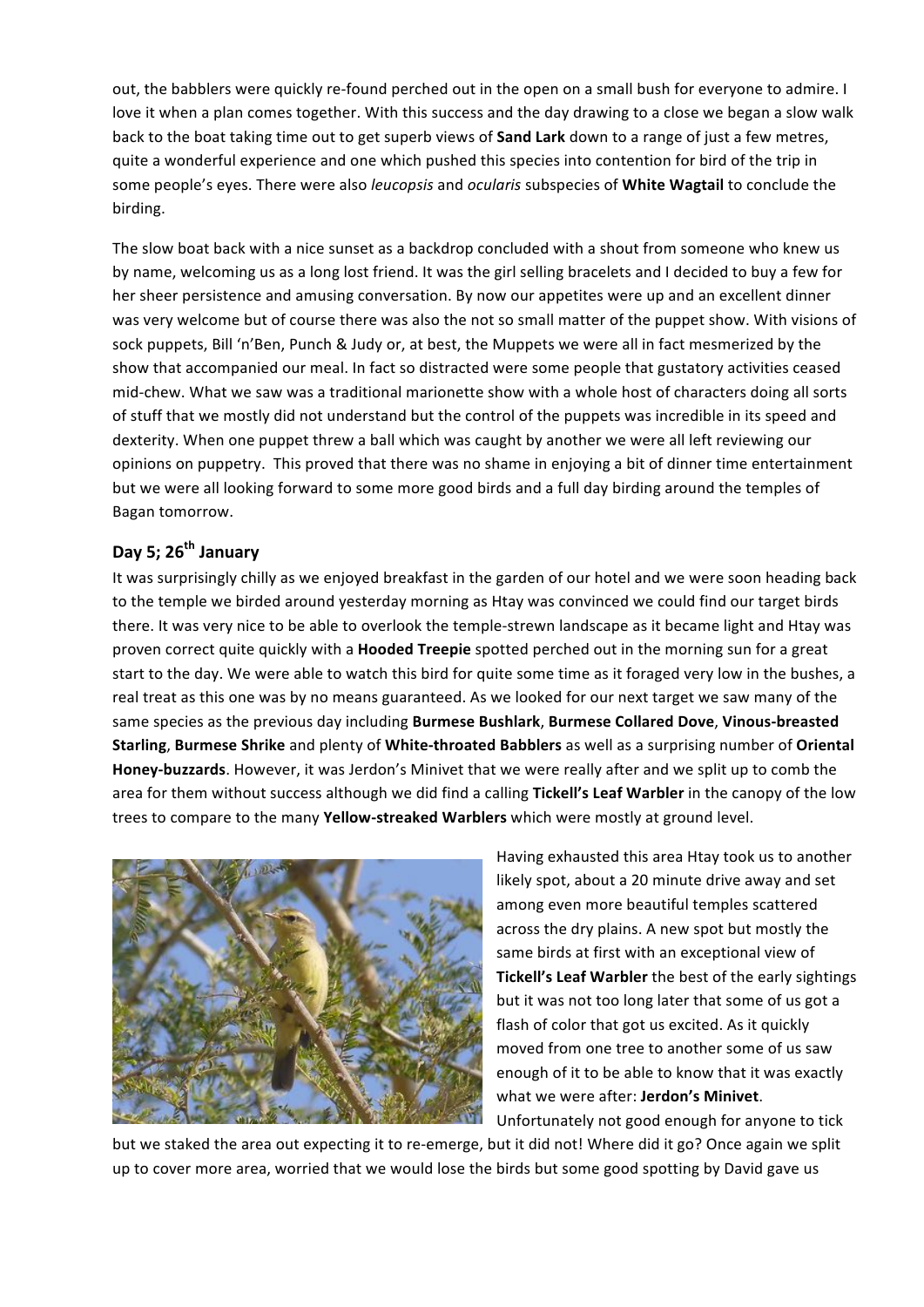another chance to get everyone on to this stunning little bird. Over the course of the next half an hour or so we got ever-increasingly good views of at least 3 Jerdon's Minivets, watching them spend much of their time in the ground-level vegetation which is very curious for a Minivet but typical of this species. This was very satisfying and we spent the rest of the morning birding without pressure adding a female **Siberian Rubythroat** to our list, finding a couple of **Spotted Owlets** being mobbed by a number of species including another **Hooded Treepie**, **Grey-breasted Prinias**, **Common Iora** and a **Freckle-breasted Woodpecker**. One of the nice things here was that many of the birds we were seeing were common, so that we had the opportunity to see them well but as we walked back to the bus we saw the only **Himalayan Buzzard** of the day and a party of **Yellow-eyed Babblers**, a surprisingly attractive bird.

Lunch was taken at another nice restaurant where we had some more great food and settled down for an afternoon break. Some of us went to look at a very impressive nearby temple while others took the opportunity to sit in the shade. All of us, however, got defining views of the many tame White-throated **Babblers** here.

The afternoon session began with a very hot walk around another large temple in search of Lagger Falcon. Earthquakes within the previous few years had seriously damaged most temples and the human activity in repairing them had resulted in the previously dependable falcons abandoning their post so this species managed to confound us. Purple Sunbird gave us a bit of colour and as we were looking at a group of small birds I noticed something unusual ; was that a Booted Warbler? Or perhaps Syke's Warbler? Surely not, neither bird was in Robson's Birds of Southeast Asia, although I knew that a Booted Warbler had been found in Thailand quite recently. The bird showed very well and a few of us were able to get good photos which later confirmed that it was indeed a **Booted Warbler** a potential first for Myanmar although I was informed later that one had perhaps been found previously, so we have to be happy with a second record for the country. Other than more Burmese Shrikes, Plain-backed Sparrows, Burmese Bushlarks and our first **Chinese Pond Heron** (lots more of those later in the trip though) things were a bit quiet. We tried a few other places for Laggar Falcon but all with no success but we visited one particular field where we managed to find and get very good views of our only Long-billed Pipit of the trip.

With this success we finished a little early to enjoy a shower before another really good dinner washed down with generous helpings of Myanmar Beer and to the accompaniment of another show. This time it was a cultural dancing show which was enjoyed by all although not quite up to the standards of the, by now, legendary puppet show.

## Day 6; 27<sup>th</sup> January

After another nice breakfast in the garden, while watching White-throated Babblers stealing from the cereal bowl, we began our drive towards Mount Victoria. The journey was to be a long one, mostly due to the large number of birding stops on very hot and dry locations along a dusty road. Each stop only turned up a few birds but by the time we had reached our destination we had racked up quite a number of species, many of which were not seen again on the trip. Pride of place went to the first stop with a splendid view of a perched **White-eyed Buzzard**,that allowed the photographers among us to get some nice shots, but also included throughout the day Eurasian Wryneck, Grey-capped Pygmy Woodpecker, Lineated **Barbet, Alexandrine Parakeet**, **Blossom-headed Parakeet**, **Crested Treeswift**, **White-browed Fantail**, **Asian Barred Owlet**, **Crested Serpent Eagle**, **Crested Goshawk**, **Small Minivet**, **Golden-fronted Leafbird** and **Thick-billed Warbler**, so lots of good stuff even though it had felt like a very "bitty" day and getting quite dusty.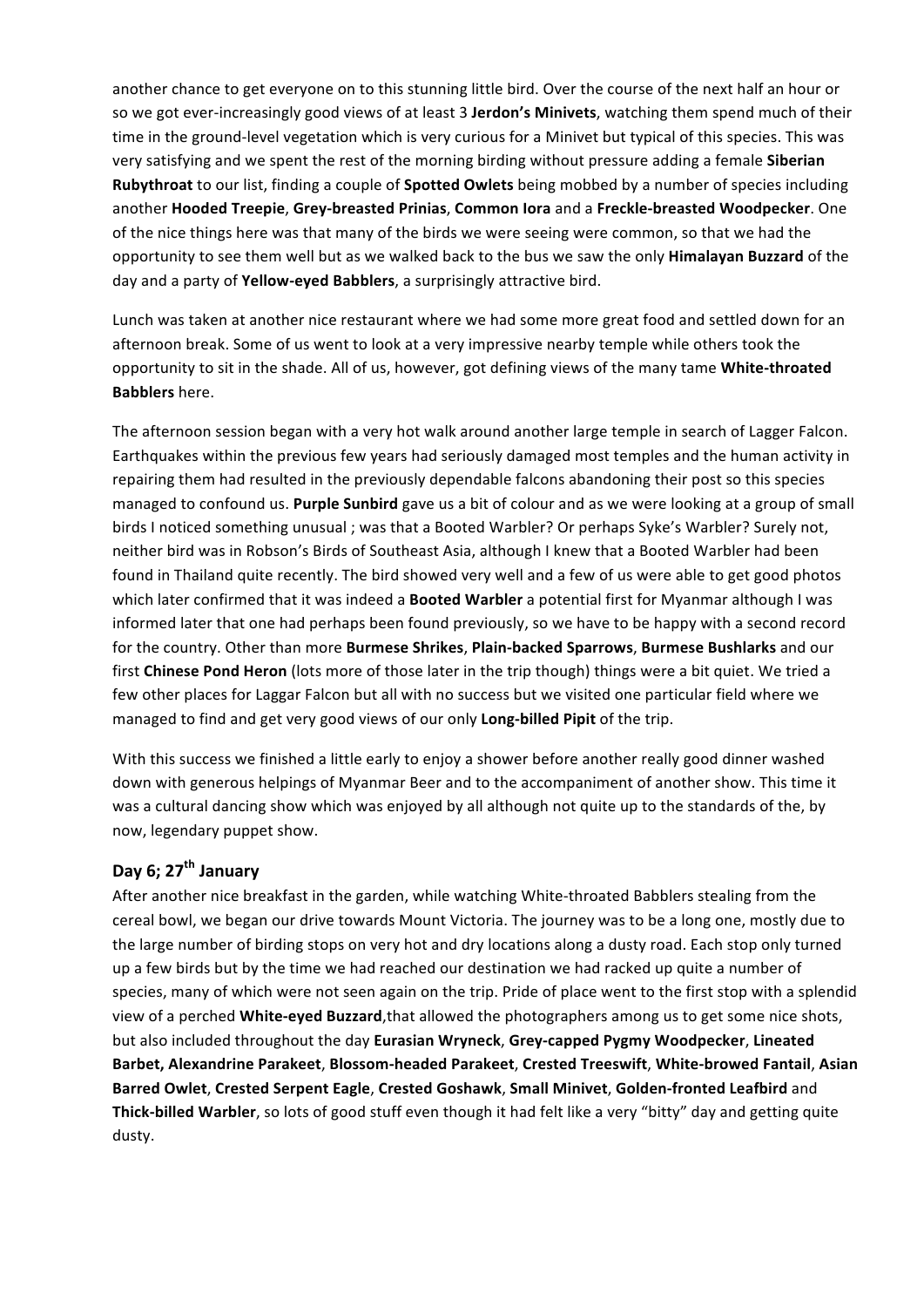The drive had given us a good overview of rural Myanmar in which we had enjoyed some great local food at lunch time, but we were happy to get to our comfortable accommodation, eat dinner and enjoy the evening's entertainment of Bob telling us stories from the underworld of Bedford; not quite marionettetwirling or cultural dancing but sometimes you have to put up with less to feel like you have earned the birds.

## Day 7; 28<sup>th</sup> January

We were all very keen this morning, looking forward to four full days of birding at this much-anticipated location. A good breakfast was had by all before making the drive up to some of the highest areas of the forest for dawn. On arrival there was a dreadful wind blowing which made things look less than positive; there is usually one thing guaranteed to kill forest birding stone dead, and that thing is wind. Although the wind kept up all day we managed to find some areas a little protected and it did not stop us from having an excellent day of birding at all, which was very surprising. Things started slowly with the first bird being one that would prove to be one of the most abundant: Grey Sibia. Although it is not a colourful bird it is one with a lot of character although we would find over the next few days that it is remarkably good at making birders think that it is something else! Our first flock of small birds contained White-browed Fulvetta, a Blyth's Leaf Warbler and, briefly, a Green Shrike-babbler followed shortly after by a couple of Rusty**fronted Barwings** foraging close to the road. Things were getting going! With the sun beginning to light up the forest the birds started to come quickly with a pair of **Brown-capped Laughingthrushes** by the side of the road after which our attention was drawn by the first of a number of handsome **Rufous-gorgetted Flycatchers** and then a male **Yellow-bellied Flowerpecker** on the top of a sunlit tree. Soon after a Nuthatch was spotted which created excitement but it turned out to be Chestnut-vented Nuthatch rather than the endemic White-browed Nuthatch that we were hoping for. Chestnut-vented Nuthatch proved to be another of the commonest birds on the mountain along with **Buff-barred Warbler** and the wonderful Fire**tailed Sunbird**, both of which we saw our first of quickly after. The forest was very beautiful and the birding was starting to become excellent with hardly a moment between new species. The first of several Rufous**bellied Woodpeckers** came along soon, a very smart bird indeed, as well as a **Stripe-breasted Woodpecker**, a nice male **Slaty-backed Flycatcher** and a magical Yellow-bellied Fantail flycatching in the shade of the mossy forest.



With the vehicles following us it was time for a coffee break, which was very welcome, but as we were thinking about a second cup there was a burst of bird activity with female **Blue-fronted Redstarts**, a male **Chestnut-bellied Rockthrush**, which turned out to be fairly common but no less beautiful for that, Ashy-throated Warbler, **Whiskered Yuhina** and, suddenly, one of the most anticipated birds of the trip; a pair of stunning **White-browed Nuthatches**. A pair of these birds, endemic to Mt. Victoria, gave us a great display, foraging along mossy branches at close range for ten minutes or more; fantastic, that's exactly

what we came for. We were going through something of a purple patch here and soon after it continued with the discovery of a pair of cute **Burmese Bushtits** which came to investigate us before moving back into the forest. So, two of our endemic target birds in quick succession, and both really great little birds; Mount Victoria was already living up to its reputation. We continued to descend along the road but covering no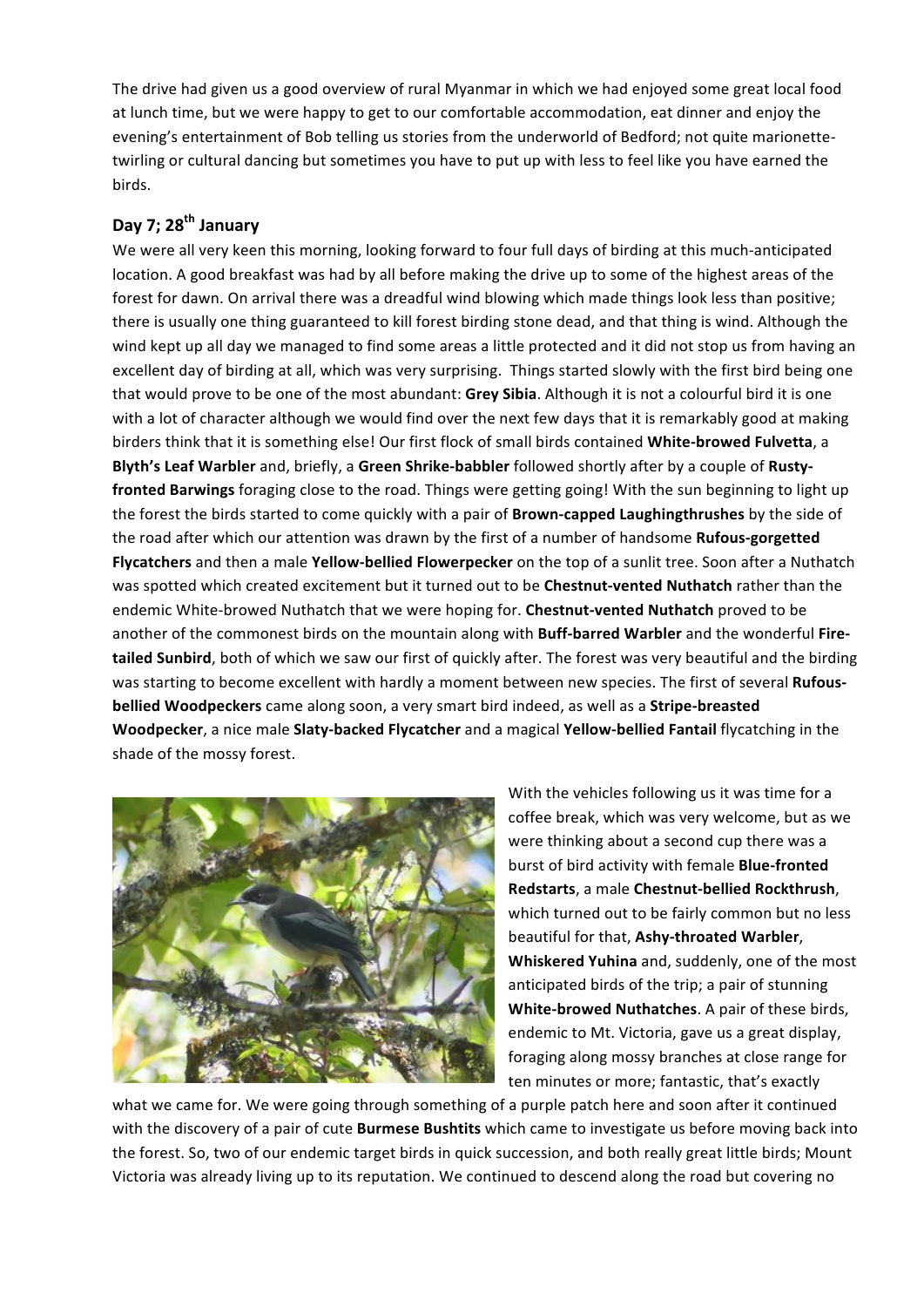great distance, finding a single **Wedge-tailed Green Pigeon** and many more of the species seen throughout the morning once again. We were ready for lunch when it was called but things were put on hold as we discovered a group of birds which included **Blue-winged Minla**, stunning Chestnut-tailed Minla, Rufouswinged Fulvetta and cute Red-tailed Minlas. These birds formed a very nice group and we took time to enjoy them before eventually enjoying a great packed lunch of fried rice, noodles and spicy relish.

The weather was lovely, the food was good and the birding excellent so it felt great to be on the mountain and take a little time to relax. Everyone's enthusiasm got the better of them though and it was soon after that we began again with a huge **Himalayan Griffon** swooping over us moments later – what a monster! Predictably things were a little slower but we added **Striated Bulbul**, some **Stripe-throated Yuhinas** and a nice pair of **Streak-throated Barwings**. After a slow patch we found a small fruiting bush being frequented by Whiskered Yuhinas, Red-tailed Minlas and a calling male Green Shrike-babbler. A flock of Blackthroated Bushtits provided a burst of excitement and a brief view of Grey-hooded Warbler for a few of us concluded our session on the high areas of the mountain as we made the decision to drive downhill a bit to a slightly different habitat.

Entering slightly drier and more open forest with the late afternoon sunshine on us there were different species to see with Crested Finchbill, a perched Mountain Hawk Eagle, Velvet-fronted Nuthatch and after some effort, **Streak-breasted Scimitar-babbler**, finally emerging from the thick foliage. The sun was dipping so we again moved downhill, finding **Blue Whistlingthrush** along the way, to the edge of the pine forest, which was still sunlit. Once again moving to a different habitat provided different species and we quickly added **Bar-tailed Treecreeper**, **Buff-throated Warbler** and **Olive-backed Pipit** and with things quickly getting cold, that was about it for the day.

## Day 8: 29<sup>th</sup> January

We started the day where we had finished the previous one among giant pine trees with the sun rising as we waited. Htay assured us that this was a proven strategy for seeing **Mount Victoria Babax** and he was absolutely correct with three of them emerging on to the road to feed alongside some **Brown-capped** Laughingthrushes. Seen in detail like this these were both very nice birds indeed and a superb start to the day. The call of **Spot-breasted Parrotbill** was the next excitement and the group quickly came down the road towards where I had found them to connect with these superb birds. The sun was up by now and it was to be a lovely day with far less wind than the day before and a short walk up the road turned up the first **Black-bibbed Tits** high up in the pine canopy. This was turning into a very good morning already and it was not long after that we had superb views of stunning Assam Laughingthrushes in the sunshine as the climbed along the low mossy branches in front of us only to be replaced by our second sighting of **Burmese Bushtit**. A further splash of color was supplied by Long-tailed Minivet, Rufous-gorgetted Flycatcher and **Chestnut-bellied Rockthrush** while the duller **Buff-throated Warbler** was abundant in the undergrowth.

With all the major targets in this area seen well we moved uphill just a little in search of Yellow-billed Blue Magpie which we could not find but a bit of Collared Owlet call attracted a lot of small birds including a very friendly Aberrant Bush Warbler, Black-bibbed Tit, Burmese Tit, Grey-chinned Minivet, Verditer **Flycatcher, Velvet-fronted Nuthatch** and White-browed Fulvetta for excellent views of all of them. The morning was also pretty good for those who like raptors with a great view of **Black Eagle**, a Shikra, a Besra and **Crested Goshawk** all in the space of an hour or so.

After this it was back further uphill to look for some species not seen the day before. Things were strangely slower than before although more views of Rufous-bellied Woodpecker and several more White-browed **Nuthatches** were very welcome. We saw many of the birds from the previous day in fact but we really only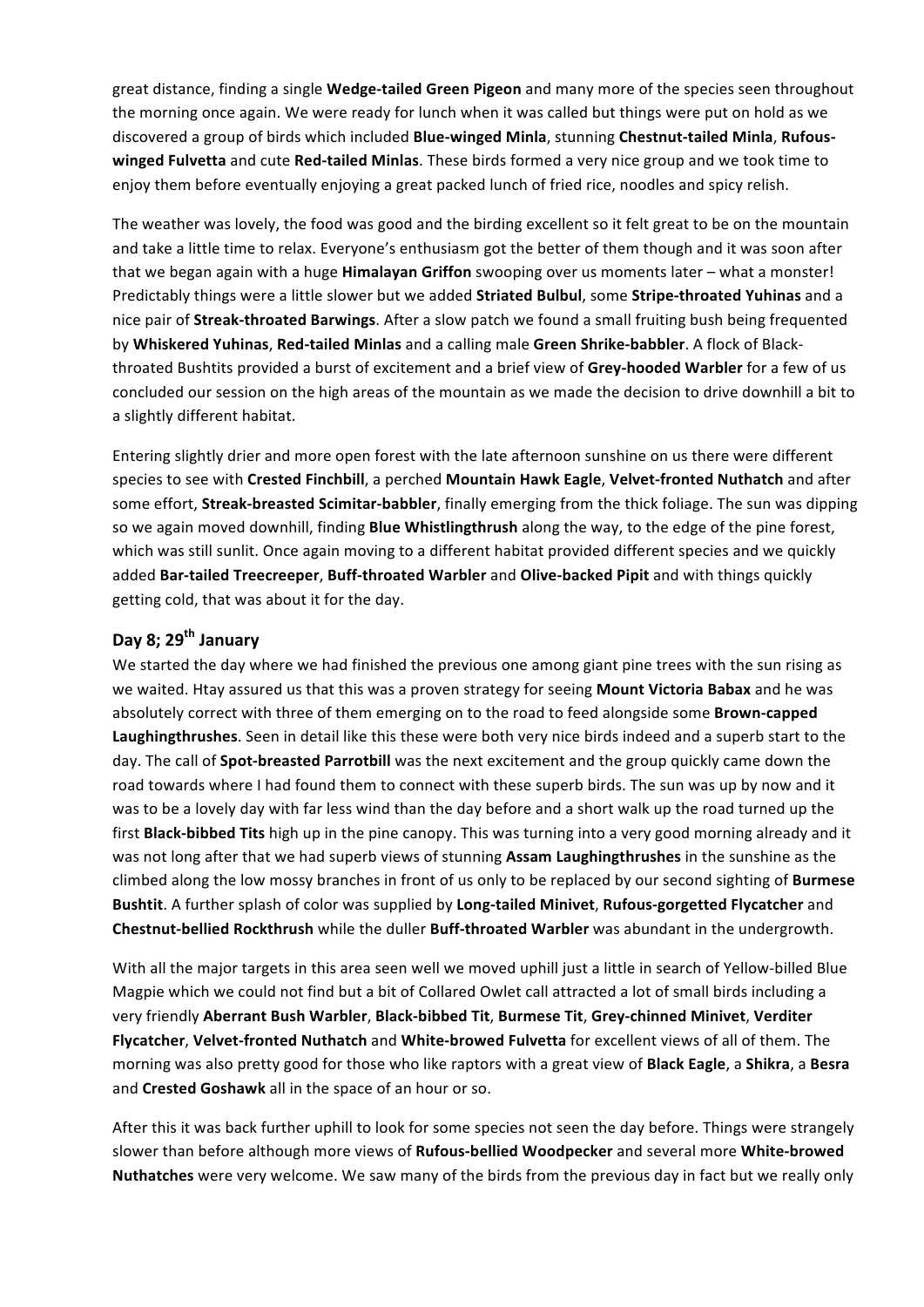added a female **Black-headed Shrike-babbler** before lunch but it did not matter, it was all good birding and a very successful morning. We had another nice lunch in the field before continuing down the road through moist forest running into some really good birding with **Mountain Bulbul**, some **Black Bulbuls** and flocks of small birds that included **Short-billed Minivet, Yellow-browed Tit, Green Shrike-babbler** and a superb **Black-eared Shrike-babbler**, a bird I never grow tired of seeing. As if this was not enough we started to hear the call of a **Scaly-breasted Wren Babbler** and even though it gave us quite the run-around eventually we all got good views of this little gem, blasting out its song from the undergrowth. In the late afternoon we found a big fruiting tree which was filled with both **Eye-browed** and **Grey-sided Thrushes** and a couple of Great Barbets while in the undergrowth there was Golden Babbler to tease out to conclude the day.

Back at our accommodation we enjoyed another good dinner and, after some partaking of Myanmar Beer, everyone was loquacious, entering into jovial conversation worthy of the best of raconteurs.

## Day 9; 30<sup>th</sup> January

We started with a slightly later breakfast, enjoying the extra 37 seconds we gained by beginning the day not quite so high up the mountain. Today was to involve a long walk through a variety of forest types and so it resulted in a lot of interesting sightings. Although long, the general trend of the walk was downhill and with the vehicles following us we were able to take regular coffee/tea breaks along with accompanying biscuits, although I am still trying to track down who stole my last jammy-dodger. Beginning in the pine forest we started with many of the same birds from the day before but it is always nice to get to know the birds rather than just see them all once. We got point-blank views of **White-browed Fulvetta** and some nice photos and our second encounter with **Streak-throated Barwing** as well as more **Black-bibbed Tits**, **Buff-throated Warblers** and another look at Mount Victoria Babax. Birds really began to come to life as the sun hit the hillside and some woodpecker action got us all excited with **Stripe-breasted Woodpecker** quickly followed by our first and only Darjeeling Woodpecker of the trip, although several Rufous-bellied **Woodpeckers** were becoming quite familiar by now.

Both the colorful Assam Laughingthrush and Brown-capped Laughingthrush were nice to see again but a Hume's Leaf Warbler was not easy to get onto although there would be a few more throughout the day. The size of the pine trees along here was very impressive and looking up into them it was not easy to spot small birds but that is what we found ourselves doing when the faint call of Yellow-breasted Greenfinch was heard and eventually we got excellent views of this lovely little bird with more to follow shortly later. Here we also saw Bar-tailed Treecreeper and eventually got to grips with a singing Blyth's Leaf Warbler. It can be surprising at times how many new birds can be seen when covering old ground. We had seen plenty



of female **Blue-fronted Redstarts** but finally high in the pines we found a nice male, with another party of **Burmese Bushtits** lower down and then a new species in the form of a couple of Little Buntings flushed from the undergrowth. Fire-tailed Sunbird was, by now, a bird we had seen lots of but Green**tailed Sunbird** was on many people's wanted list so we paid close attention to every sunbird we heard. David, Kevin and Keith managed to find one quite early on but it took until late morning before everyone got nice views of this little beauty which was accompanied by a Yellow-bellied

**Flowerpecker**.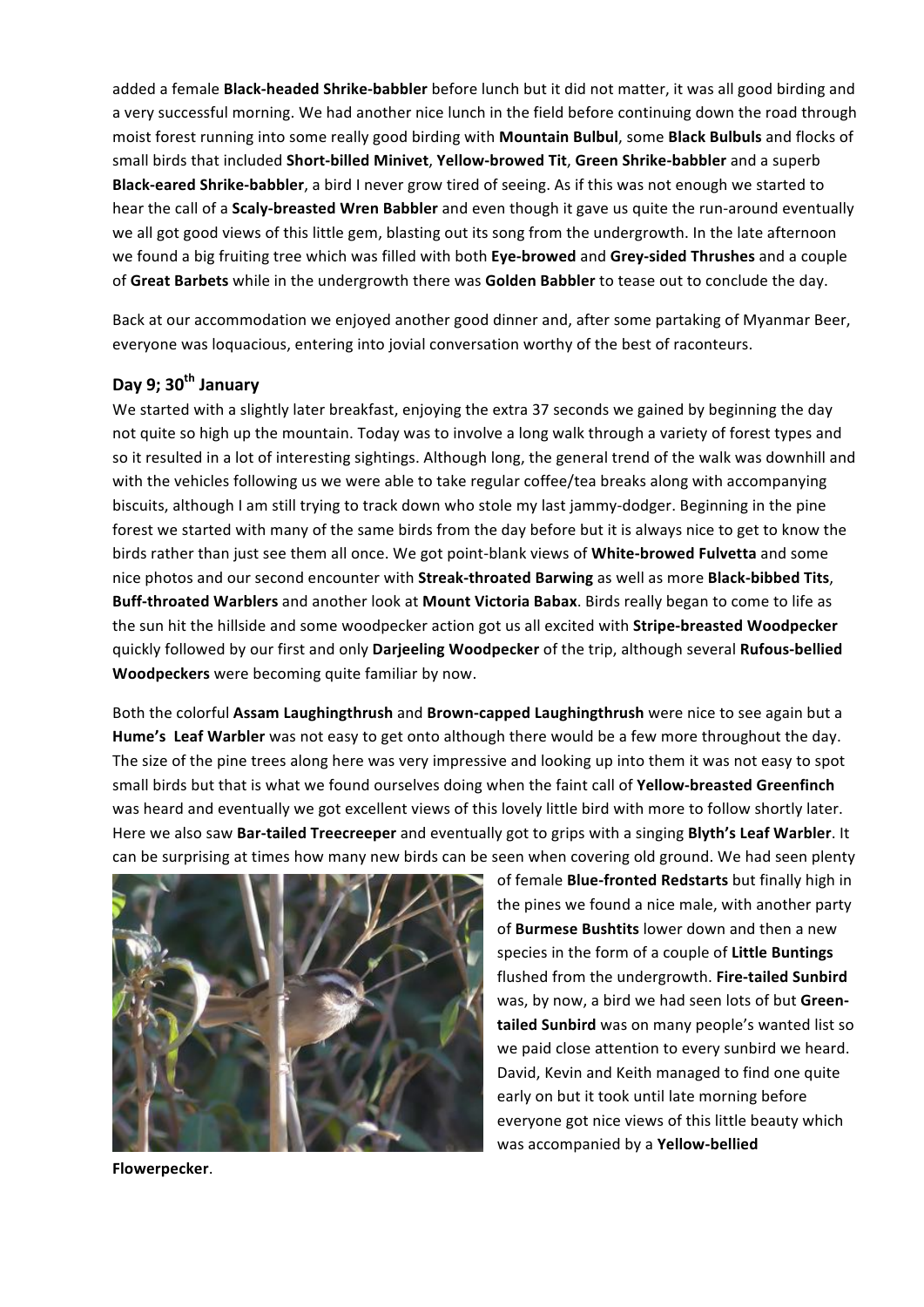The pine forest started to give way to a more mixed forest type with more broadleaved trees and a denser understorey, but just before we made this transition a flock of **Asian House Martins** were spotted flying overhead and a lengthy attempt at seeing Maroon Oriole resulted in sunlit flight views for all and brief perched views for some. By the roadside, as we entered the new forest type, there were quite large numbers of thrushes feeding which, typically, flew up into the trees at the first sight of us. Still, it was easy enough to get onto some of them and it turned out that both **Eyebrowed** and Grey-sided Thrushes were in the flock. But then it was time for a very welcome lunch break with what seemed like an endless supply of fried rice, noodles and spicy condiments. Well, at least we thought it was time for a break but LLLL went off down a track and found a **Chestnut-headed Tesia**! Everyone went after it but only a few of us actually saw the bird, still there would be more opportunities later.

Our post digestive walk continued downhill, passing through patches of mixed, moist and pine forest meaning that we continued to encounter a wide range of birds, including many of those we had started to become accustomed to. Yellow-browed Tit was a nice catch-up bird for many people and a pair of Vivid **Niltavas** in the treetops were very welcome too. We spent quite some time playing with several Chestnut**headed Tesias** until everyone had satisfying views and it seemed quite strange that they were so very common all of a sudden. **Stripe-throated Yuhina**, Large Cuckooshrike and Grey-chinned Minivet were all nice birds to see again and as the light started to fade we added our first Green-backed Tit to our tally but with legs growing weary and the shadows beginning to fall we called an end to proceedings and drove back to the accommodation.

After another great day's birding dinner was once again enjoyable not least for the tall tales being told and amusing anecdotes worthy of the best of deipnosophists, reflecting the good mood of the group.

## Day 10; 31<sup>st</sup> January

With much of our time having spent much higher up the mountain it was now time to target some of the birds that live in the forest patches and mixed farmland close to where we were staying. We were driven a very short distance to our starting place, a spot which overlooked some rough farmland and forest patches, which Htay told us was a good spot for Striped Laughingthrush. We waited but nothing much happened so we amused ourselves with **Flavescent Bulbul, Blue-throated Barbet** and a Chinese Leaf Warbler before the laughingthrushes were heard. It took a fair bit of time and patience before these skulkers showed themselves but when they did they were surprisingly attractive. Walking on up the road a pair of Russet **Sparrows** were the next bird of interest until we heard our main target; Chin Hills Wren Babbler. We had to go up a steep slope to look for the origin of the call and the bird was found quickly but only some of the group got restricted views. We tried hard to get better views but could not but along the way we saw **Blyth's Shrike Babbler** and a flock of colourful **Silver-eared Mesias**.

Back on the main (and flatter) trail another skulking species was heard, this time **Brown-flanked Bush Warbler**. Well, this is one from a group of birds that are famous for being as elusive as the Scarlet Pimpernel so we did not have high hopes, however, with just a short bit of call playback the bird proved itself a rather irascible character and in its agitated state gave us the type of view we could only have dreamed of. Ok, it is just a small, brown warbler but everybody in the group was experienced enough to know that we had been blessed with this one. We continued our walk along a wide but anfractuous track along the forest edge with quite a bit of bird activity including Grey-headed Canary Flycatcher, Grey**hooded Warbler**, a female Orange-bellied Leafbird, a couple of Claudia's Leaf Warblers and a superb male **Mrs Gould's Sunbird**. For some reason **Nepal Fulvetta** was unusually shy but we finally got everyone excellent sightings of **Crested Finchbill**, in fact they suddenly became common at one point. A tree full of **Common Hill Mynas** was our cue to turn back but the birding wasn't done as we managed to tease a male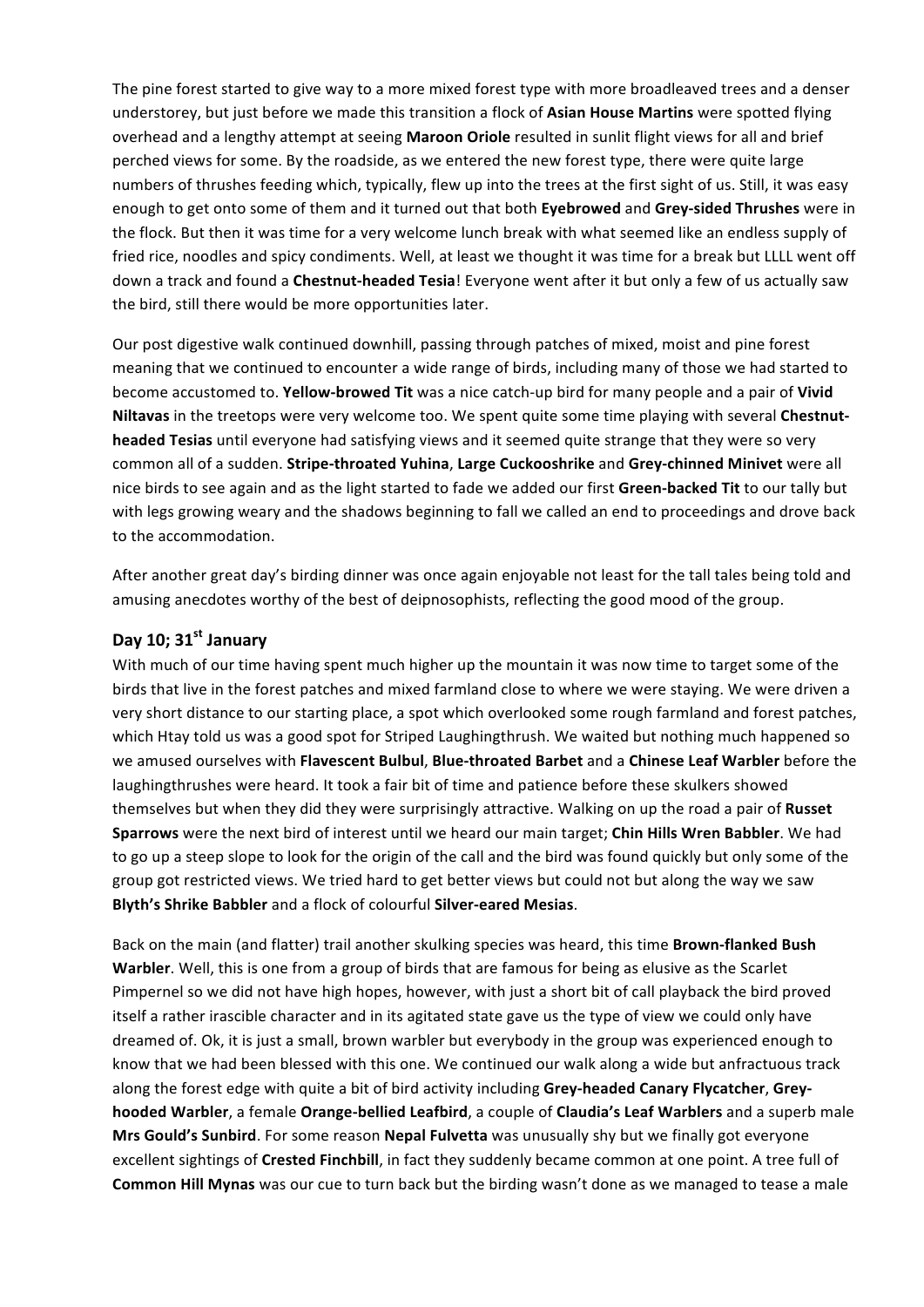Large Niltava out from his shady lair along the course of a dry stream and get nice views of an Eyebrowed **Thrush** on the track.

It had been a very good morning but there was more promised in the same area after lunch. It was nice to retreat to our rooms after lunch, relax on the Chesterfield and enjoy champagne delivered by a butler summoned by the ring of a bell, which just goes to show how I dozed off and started dreaming before being ready for our afternoon session.

Of course everyone was keen and we actually went out again a bit too early, but better to be early than late. Things were a bit slow to start with but we were after quality rather than quantity. Around a small pool of water on the forest edge we heard the calls of **Rusty-capped Fulvetta** and then proceeded to embark in one of those protracted hunts for a skulking bird that takes forever. Actually some of us got glimpses here and there and instead of flogging a dead horse we repeatedly looked at other things before going back to the fulvettas which eventually showed very well and provided another of those surprise moments when a small brown bird actually turned out to be rather handsome. Other species that filled in the time included Stripe-breasted Woodpecker and Blyth's Shrike Babbler. With the day starting to come to a close we still had not obtained good views of **Chin Hills Wren Babbler**, having heard only one in the morning. Well, suddenly they were calling from the undergrowth all around, not that it made them easy to see. In fact it took a long time before some of the group got good views but at least half were not in the right place at the right time. Htay told us that we should try along the road and he was right, suddenly they were in the undergrowth, on twigs, next to the road and we obtained incredible views of this tiny little bird as it popped in and out of view as if struck by St Vitus's dance making the quality of LLLLL's photo of it very impressive. Walking back the few hundred metres to our accommodation everyone was in high spirits after our success and once again we enjoyed a good dinner, beer and conversation exuding good humour and bonhomie.

## Day 11; 1<sup>st</sup> February



With this being the day of departure from Mount Victoria it made sense to spend our morning in the areas close to our accommodation, particularly with one much-desired species still to see. Walking uphill, along the road from our accommodation we saw many of the, by-now, familiar species but the distant sound of **Spot-winged Grosbeak** made us alert and it did not take long to find these lovely birds feeding on a bare tree on a nearby ridge. Revisiting the look-out from yesterday we saw **Striped Laughingthrush again, a male Russet Sparrow** and a distant pair of Grey Treepies but we

did not stay long, instead walking along an indistinct trail where we gained superb views of three Streak**breasted Scimitar Babblers** that came very close to us; really beautiful. It so happened that this trail took us right under the tree in which the **Spot-winged Grosbeaks** were feeding and we were able to take some photographs. While doing so a soft noise was heard which sounded interesting; in fact it sounded like a Liocichla and a short wait resulted in nice views of a group of Red-faced Liocichlas which were, predictably, superb birds.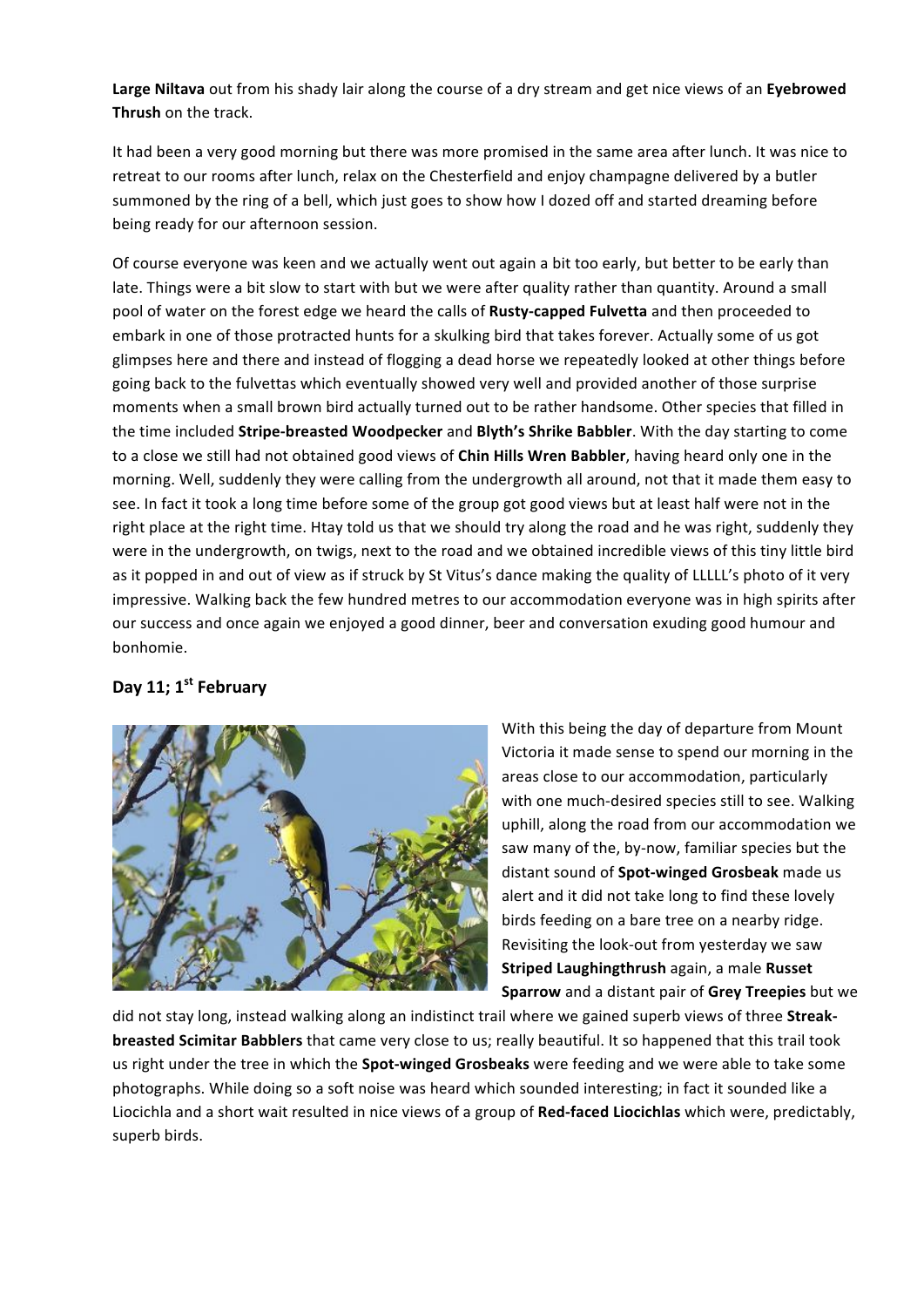Finding our main target so quickly left us the remaining few hours to see what we could find without any pressure. A pair of **Black-throated Prinias** showed briefly and there were more **Black-throated Bushtits**, **Green-backed Tits** and a very good look at Grey-hooded Warbler. However, things were much quieter than the previous day and we walked back to our guesthouse to be ready to leave. On reaching the accommodation we noticed a thrush on the wall and we were shocked when we looked at it in detail to find a **Song Thrush**. This bird was totally unexpected and turned out to be not only the first record for Myanmar but the first record for the whole of Southeast Asia: incredible. Also around the accommodation there was a **Grey-sided Thrush**, **Chestnut-bellied Rockthrush** and a **Grey Treepie**.

After packing the vehicles we drove off and stopped for an excellent lunch in a small town along the way. We also made a late stop to break the journey and to look for White-rumped Falcon, unfortunately to no reward and then back to Bagan where we reacquainted ourselves with **White-throated Babbler, Burmese Bushlark** and **Ayeyarwaddy Bulbul** before checking into our comfortable hotel and then dinner.

## **Day 12, 2nd February**



Our morning flight to Heho was on time and we were reunited with our luggage and onto the bus very quickly. Shortly after pulling out of the airport we were traveling through dry farmland with scattered trees when a large flowering tree caught my attention. A quick word with Htay, who agreed that it would be a good place to look for Mynas, and we stopped and crossed the road to get a better look. Large numbers of Whitevented Mynas were obvious but it was a bit far away to pick out anything else. Kevin scouted out a way to get closer to the tree in question and it was not long afterwards that we were all

watching a couple of **Collared Mynas** while a few **Cook's Swifts** cruised by. Further up the road we made another stop next to large numbers of flowering trees where we were able to enjoy prolonged views of many **Collared Mynas** feeding on the nectar of the flowers. This species is by no means guaranteed and Htay told us he had never seen them in such numbers before so we spent some time here to enjoy them and also observe **Black-collared Starling**, Vinous-breasted Starling and a single Chestnut-tailed Starling.

The journey to the small town of Kalaw was a short one, broken by another excellent lunch stop, after which we checked into our rooms to rest through the midday heat.

Our afternoon session took us into the pine woodland on the hills surrounding the town. Predictably with a change of geography came plenty of new birds with one of my personal favourites being the **Black-headed** Greenfinches that we saw here and there perched on tops of trees. At first they were hard to get onto as they flew overhead but everyone got plenty of good views of these little beauties after a while. The birding up here was very nice with Eastern Buzzard overhead, a Brown Prinia in the undergrowth, plenty of Red**whiskered Bulbuls**, a single **Brown-breasted Bulbul**, an **Indochinese Cuckooshrike**, some beautiful whitefaced **Eurasian Jays**, a party of Red-billed Blue Magpies, White-browed Scimitar-babblers, numerous Japanese Tits and a flock of very obliging White-browed Laughingthrushes that came to sit on fence posts along the trail we were on. As the sun began to set we walked along a ridge catching the last of the light and after hearing a distant call we spent the last 20 minutes luring a Rusty-cheeked Scimitar-babbler into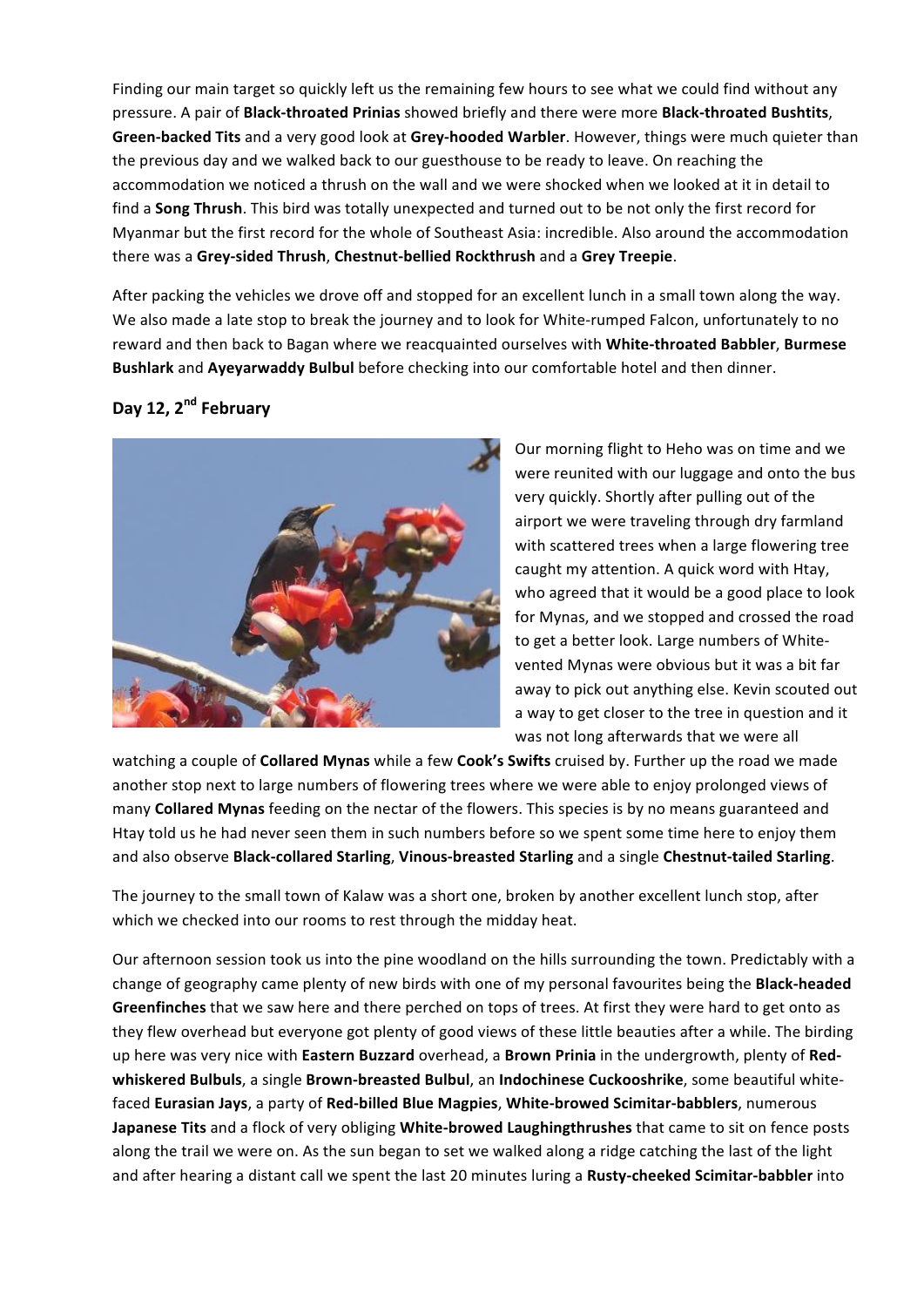view for everyone. Feeling like it was a good ending to a day with some quality birds we went back to our hotel for dinner and, for those who were up to the challenge, a bottle of Black Shield Stout.

## **Day 13, 3rd February**

After enjoying a very comfortable night and a good breakfast we took a short drive to the start of a trail starting in the pine-covered hills near town. This was to be the day on which we expended the most energy, taking a good, long walk through some very attractive countryside but with the vehicle unable to follow us down narrow tracks we had to take food and water for the day in our backpacks. It was chilly in the shade to start with but a smart male **Russet Sparrow** gave us point blank views next to the van as we began our walk. With much of the hillside in shade very few birds were active at first with a couple of **Black-headed Greenfinches** seen taking in the early sunshine on top of pines on the next ridge and plenty of Bulbuls which looked very much like they were **hybrids of Sooty-headed and Red-vented Bulbuls**, in fact all day we did not see a single bird that looked like a pure-bred of either species. Our early morning efforts took us through an attractive area of pine ridges with rice fields in the narrow valleys between them and we recorded many species seen previously such as **Eurasian Jay, Red-billed Blue Magpie, Verditer Flycatcher, Japanese Tit** and Flavescent Bulbul to mention a few but a few Striated Swallows were new. As the sun began to illuminate proceedings more and more so bird activity increased. Descending into the rice fields a few people glimpsed a **Black-tailed Crake** but while attempting in vain to refind it our attention was drawn to a large woodpecker. This bird landed on a dead tree allowing us all to get very nice 'scope views of **Streak-throated Woodpecker**, a rare species not often seen but we also had some record shots to confirm the identification. Another woodpecker was seen shortly after which nobody got a very good look at but it seemed like Great Spotted Woodpecker and half an hour later we got another one, seen well, to confirm our initial thoughts.

Things really began to warm up and we headed for some shadier forest seeing a juvenile Crested Serpent **Eagle, Rusty-cheeked Scimitar Babbler** and Eastern Buzzard along the way. Things were much more quiet than any of us, including Htay, had expected but with effort we pulled out a few birds such as Bar-winged **Flycatcher-shrike**, **Puff-throated Bulbul**, a couple of singing **Davison's Leaf Warblers**, 3 **Marten's Warblers** and a pair of White-throated Bulbuls which was quite a welcome surprise as it has a very restricted world range. However, there were two outstanding birds that we found in this area beginning with a small party of **Silver-breasted Broadbills** which was a much-desired bird for many of our group. This is always a lovely bird to see but certainly not one that can be counted upon so we enjoyed these birds at length as they were busy feeding in front of us. The second standout species here was (Northern) White-crowned Forktail which was much harder to spot and was only found through picking up the call and some excellent spotting by Htay and David; this one lived up to its shy reputation. We emerged from the forest at a clearing next to a dam and small lake where we had out packed lunch during which we could constantly hear Greater Flameback in the distance. On completion of lunch I had a cursory look for it, not expecting to spot the bird at long range but had a bit of luck when one and then a second flew from one tree to another allowing everyone to get great views of this striking-looking woodpecker through the 'scope.

After this it was time for the long walk back, retracing our steps and adding a few new birds in the shady areas including the only Dark-backed Sibias of the trip. It was about 3pm, very hot and exposed when Htay told us that we were overlooking a good site for Black-tailed Crake. It seemed ridiculous that we could see this secretive bird at this time of day but with this being the last hope for this bird we waited for a while and suddenly, as we were all leaving, Doug spotted it! Of course, although a few of us saw it after he did, it then disappeared before we all got a view. Never mind, we staked out the little patch of mud and water and it did not take long before two **Black-tailed Crakes** showed well, performing their strange spasmodic,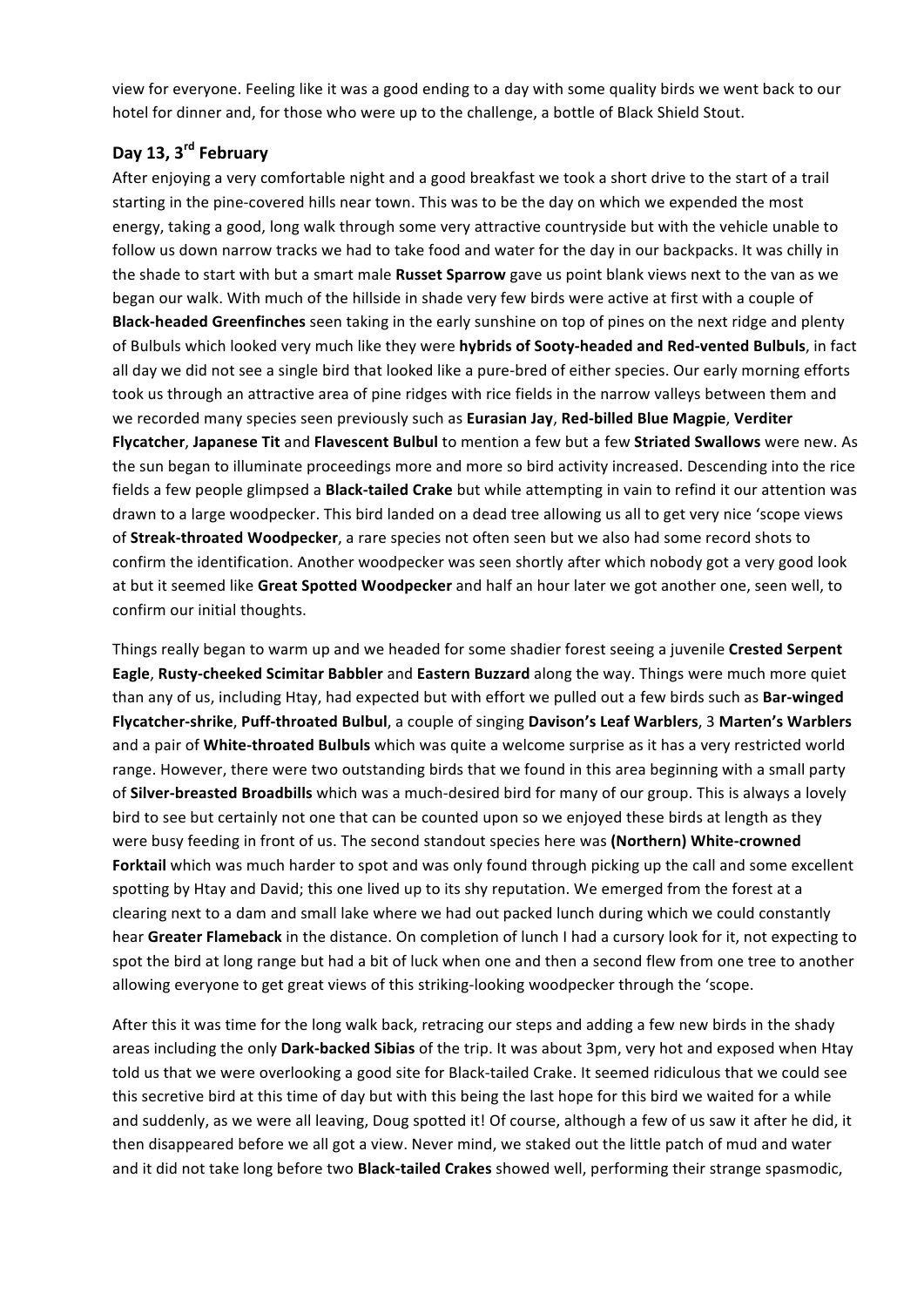head-bobbing nervous behavior. Now it really was time to walk back and towards the end it became fairly tiring but we were still adding species to the list: Grey-backed Shrike and Striated Grassbird. We got back to our accommodation with plenty of time to take a well-earned rest, some people enjoying the comfort of their room while a few of us had tea on the balcony where we saw a lovely male Daurian Redstart and a few **Black Bulbuls** of the white-headed *leucocephalus* subspecies.

Although it had been one of our more tiring days it had provided us with some really good birds and great scenery; dinner was much appreciated and there were a few converts to the cause of Black Shield stout!

## **Day 14, 4th February**



We enjoyed a good breakfast before packing everything onto the bus and heading off towards our last birding destination: Inle Lake. The journey took an hour or so but by the time we had boarded our motorized wooden canoes it was already getting warm. Motoring through a series of canals we ended up going slowly through a quiet, reedy area which quickly revealed the first male **Jerdon's Bushchat**, a bird everyone was anxious to see. We all got a good view but better was to come as we landed and did our birding on foot next to the canal. It was

surprising to me how many **Jerdon's Bushchats** we saw, they seemed to be everywhere we looked along with a few Stejneger's Stonechats, a Striated Grassbird, Yellow-bellied Prinia, large numbers of Eastern Yellow Wagtails, a few Citrine Wagtails and a Bluethroat.

After this good start we proceeded onto the main lake and traveled along the edges where there are lots of cultivated wetland areas absolutely covered in birds. Although there was a good abundance of species they were mostly widespread birds that everyone had seen elsewhere but as we traveled there were huge numbers of **Sand Martins** and **Barn Swallows**, including several individuals of the rufous tytleri subspecies, Little Egrets, Brown-headed Gull, Great Egret, Asian Openbill, Glossy Ibis, Intermediate Egret, Little **Cormorant**, **Chinese Pond Heron**, **Common Coot**, **White Wagtail** as well as numerous **Black-winged Kites** sitting on posts. As lunch time approached we headed down a canal and stopped for a very nice lunch on a waterside village before boating across the lake and checking into our very nice accommodation on the lake which came complete with waterbird colony in the trees at the back; here the photographers among us were able to get great shots of Asian Openbill, Little Cormorant and Glossy Ibis.

The heat of the day required that we had a bit of a break, not that anyone was complaining, before we went back out on the lake later in the afternoon. Although none had been recorded recently we hoped that luck would be with us and we had a chance to find the critically endangered Baer's Pochard. Well, we not lucky with this but did find some nice birds in the form of **Pheasant-tailed Jacana**, **Cotton Pygmy Goose**, large numbers of Lesser Whistling Duck, more Citrine Wagtails, another Striated Grassbird and a nice **Clamorous Reed Warbler** out in the open, singing from a bamboo pole. The late afternoon light was very nice and the scenery interesting but we did not add much more to our list of sightings, just Lesser Coucal as the sun was setting alongside many of the species we had been seeing all day long.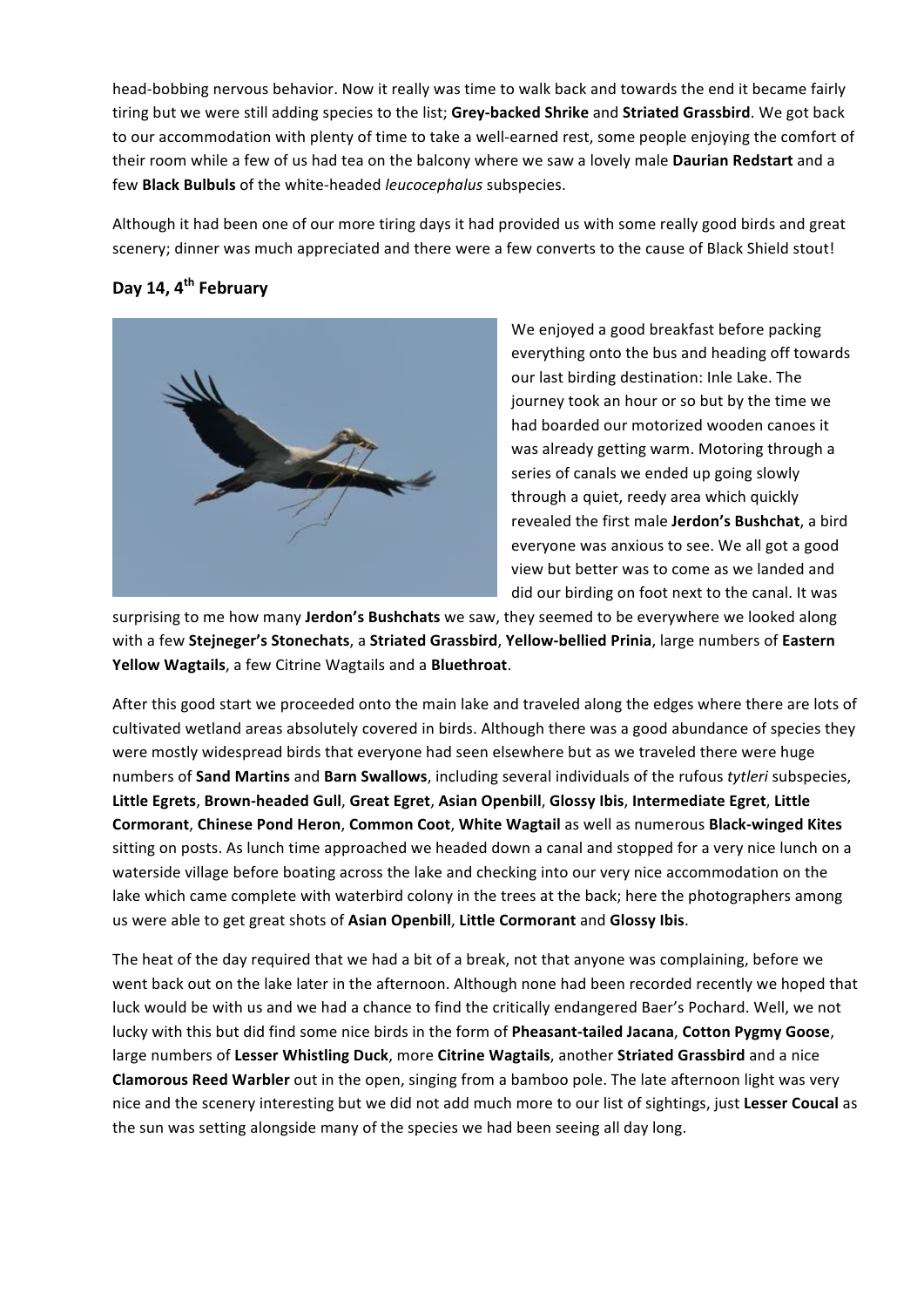Dinner was another delicious affair and we began to reflect on what had been the best birds of the trip as we did not anticipate any contenders on the last day.

## **Day 15, 5th February**

Waking up on the lake was a very pleasant way to start our final day and after our early breakfast we sped across the lake towards an area with a lot of emergent vegetation and "bird watching tower". Along the way we came across a large flock of **Eurasian Coot** and as we neared the area we were to concentrate on small groups of Garganey began to appear. Slowing the boats down so that we could scan for wildfowl we spotted a group of *Aythya* ducks which we hoped could contain something rare but turned out to be **Ferruginous Ducks** only with plenty of **Pheasant-tailed Jacanas** and **Grey-headed Swamphens** for company. Birding from a moving boat is not easy so we manoeuvred to the bird watching tower for a more stable platform, although the dilapidated state of this house on stilts was not very comforting and it was with caution that we moved around on it. However, we were able to get good views over the reedy areas of the lake with loads of Purple Herons, Chinese Pond Herons, Little Cormorants and other common wetland species. **Black-browed Reed Warbler** is a bird which can be hard to get on to but we had one very obliging individual here that entertained the crowd with several Dusky Warblers close by for comparison, while **Striated Grassbirds** put on a good performance, singing from the reeds. Despite the creaking platform everyone managed to watch an **Eastern Marsh Harrier** hunting over the marsh but it was with some difficulty that we kept the 'scopes still enough to check out all the ducks, finding a **Ruddy Shelduck**, 3 Gadwall, more Garganey and Ferruginous Ducks, a male Northern Pintail and plenty of Indian Spot-billed **Ducks**. Ok, so they might not have been the rarest birds but it was fun to be adding to our trip list at this late stage. Spending a couple of hours in this area turned up a lot of the commoner birds of the lake such as Sand Martin, Long-tailed Shrike and Stejneger's Stonechat, along with a few tytleri race Barn Swallows.

Heading back to our accommodation we had time to walk around the back for a short walk into some rice fields where we were still able to find new birds including two beautiful **Wire-tailed Swallows** sitting on nearby wires and drinking from a puddle. Black-winged Stilts were seen across the fields as were a couple of **Common Snipe** and then a male Greater Painted Snipe in flight before hearing the call of Baikal Bush **Warbler**. We spent time trying to lure a couple of these birds out into the open, but in the increasing heat of the day it was not easy, however, most people got tickable views of this skulker in the end. That just about concluded things but no, there was time for one more addition; **Streaked Weaver**; a pair perched on the top of some *Typha*. This was a nice little session of birding to end with before packing up and taking the boats back to the bus for our journey back to Heho airport. From there our flight back to Yangon, via Bagan, was slightly ahead of schedule and we were all able to have a final dinner together and reflect on what had been a very enjoyable trip with lots of great birds, good food and excellent company.

### **Conclusion**

With all the endemic species (under current taxonomy) and a total of 314 species seen on the trip it was not only a successful tour but a very enjoyable one which was well-organized, relaxed and allowed us to see a lot of Myanmar. Birding was good more or less everywhere we went, food was excellent, accommodation was comfortable and the group was good fun. Voting for the bird of the trip was interesting because the group was quite varied in terms of their experience in Asia so that there were votes for a very wide range of species. Our votes did not only reflect the quality of the birds but also the quality of the observations and how we experienced those birds.

1. **Jerdon's Minivet** – sheer beauty combined with its endemic status along with fantastic views after struggling to find it made this an easy winner of the vote.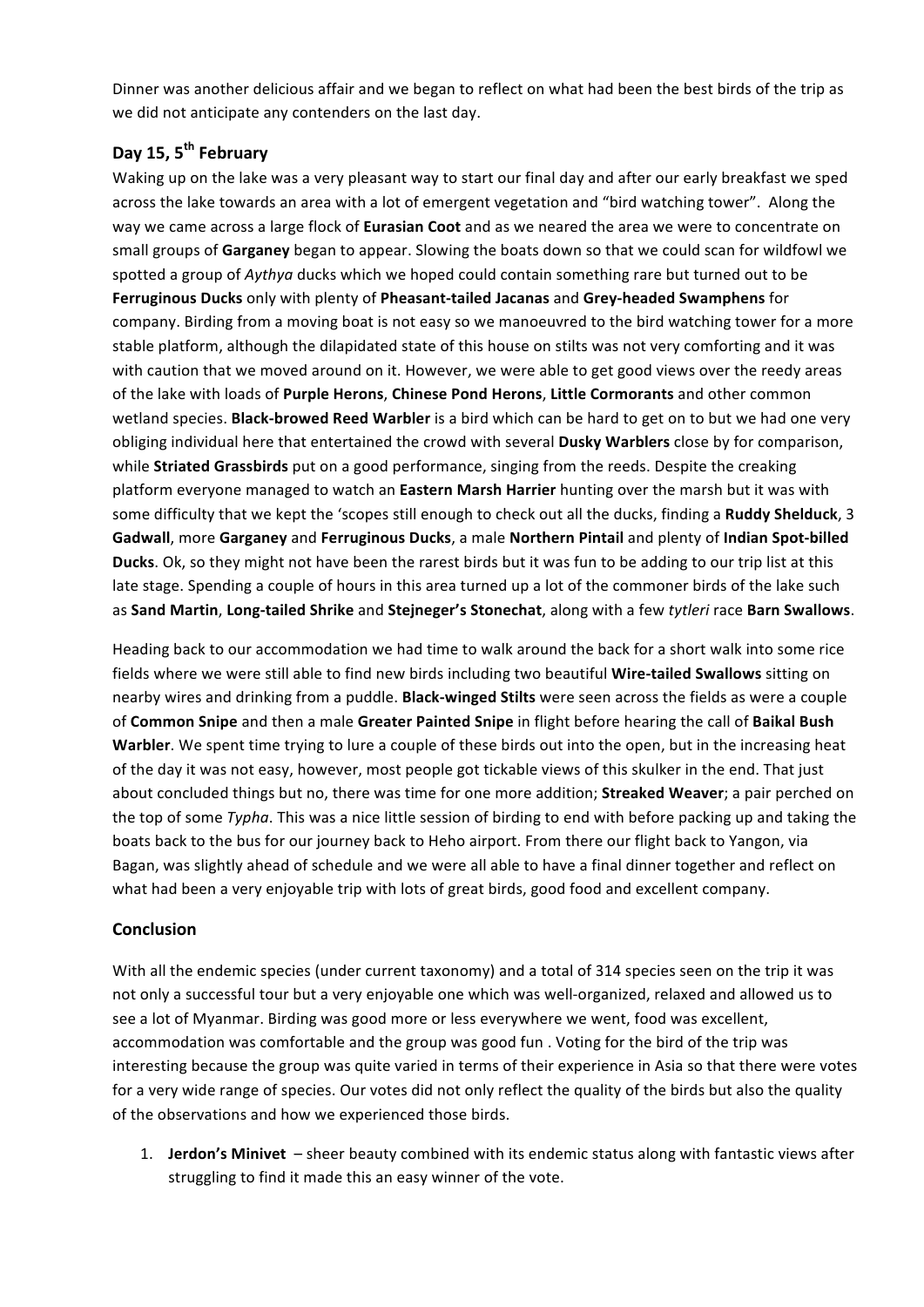- 2. **Chin Hills Wren Babbler** a wonderful, tiny thing with a big voice that, after making us work so hard to start with, showed incredibly well in numbers.
- 3. **Sand Lark** just an unbeatable view in a great setting.
- 4. **Silver-breasted Broadbill** a stunning bird.
- 5. **Jerdon's Bushchat** extremely hard to find and in terminal decline through much of its range, they were just abundant in the right habitat an Inle Lake.

I would also like to add a big thanks to everyone on this trip for their good humour and easy-going natures that made birding and meal times together a real pleasure. I hope to see you all again.

Nick Upton.

## **SYSTEMATIC LIST – MYANMAR JANUARY 2018**

## **ANSERIFORMES: Anatidae** Lesser Whistling Duck **Dendrocygna** javanica Ruddy Shelduck *Tadorna ferruginea* Cotton Pygmy Goose *Nettapus c. coromandelianus* Garganey **Garganey Spatula** querquedula Gadwall **Gadwall Gadwall Gadwall Gadwall Mareca** strepera Indian Spot-billed Duck *Anas poecilorhyncha haringtoni* **Northern Pintail** *Anas acuta* Ferruginous Duck *Aythya nyroca* **GALLIFORMES: Phasianidae** (Introduced) Green Peafowl *Pavo muticus imperator* **PODICIPEDIFORMES: Podicipedidae** Little Grebe *Tachybaptus ruficollis albescens* **CICONIIFORMES: Ciconiidae** Asian Openbill **Anastomus** oscitans **PELECANIFORMES: Threskiornithidae** Glossy Ibis *Plegadis falcinellus Plegadis falcinellus* **PELECANIFORMES: Ardeidae** Black-crowned Night Heron *Nycticorax nycticorax nycticorax* Chinese Pond Heron *Ardeola bacchus*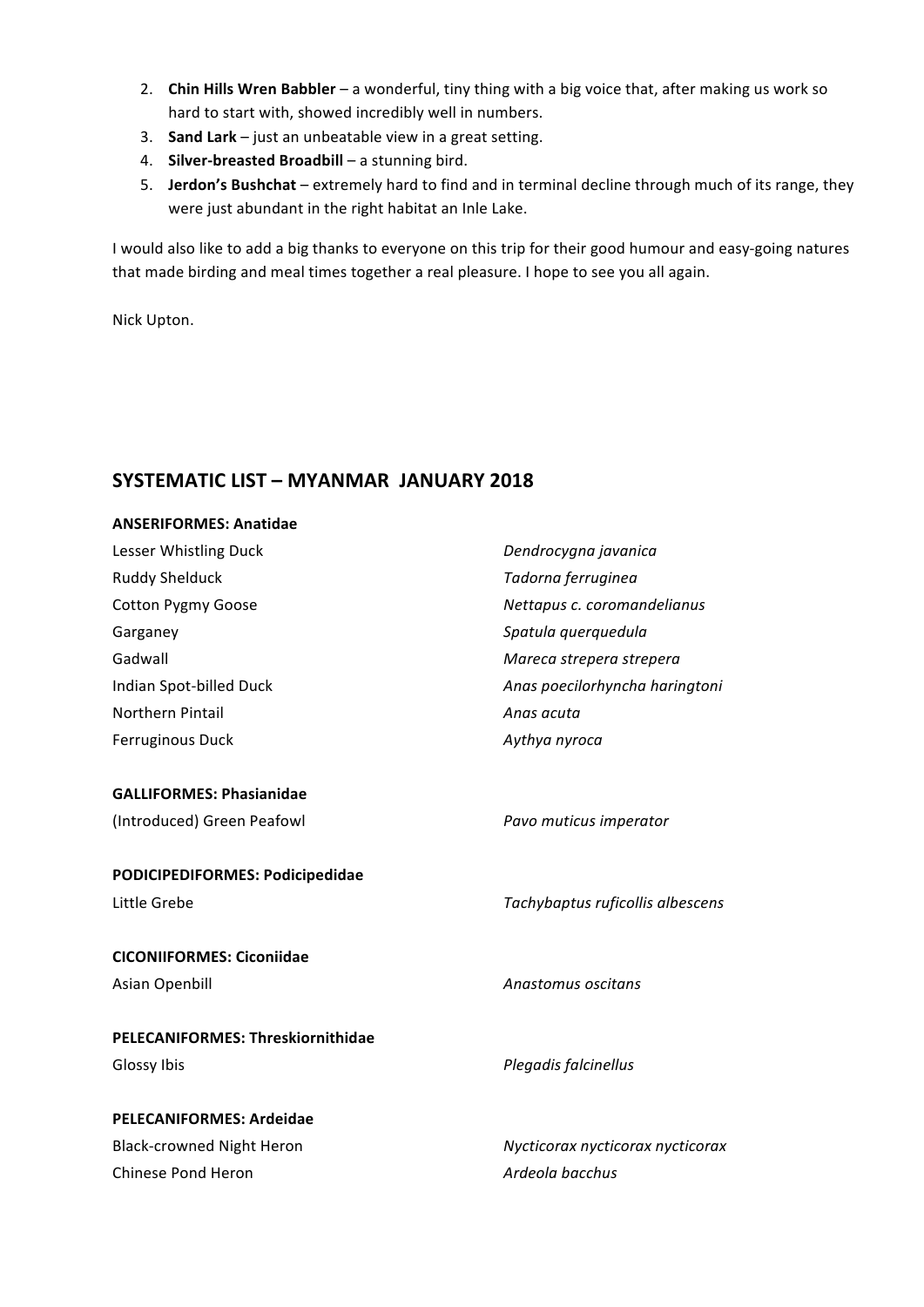Eastern Cattle Egret **Bubulcus** *Bubulcus coromandus Bubulcus coromandus* (Eastern) Great Egret *Ardea alba* (*modesta*) Intermediate Egret *Egretta* intermedia

**PELECANIFORMES: Pelecanidae** (Feral) Spot-billed Pelican *Pelecanus philippensis*

**SULIFORMES: Phalacrocoracidae** Little Cormorant *Phalacrocorax niger Phalacrocorax niger* 

**SULIFORMES: Anhingidae** Oriental Darter **Anhinga** melanogaster

#### **ACCIPITRIFORMES: Pandionidae**

#### **ACCIPITRIFORMES: Accipitridae**

Black-winged Kite *Elanus caeruleus vociferus* Black Baza *Aviceda leuphotes syama Aviceda leuphotes syama* Himalayan Griffon *Gyps himalayensis* Shikra *Accipiter badius poliopsis Accipiter badius poliopsis* Besra *Accipiter vigatus affinis* Eastern Marsh Harrier **Circus** *Circus spilonotus* Pied Harrier **Circus** melanoleucos Black Kite *Milvus migrans govinda* Black-eared Kite **Miller and Allack-eared** Kite **Miller and Allack** Miller Miller Miller Miller Miller Miller Miller Miller Miller Miller Miller Miller Miller Miller Miller Miller Miller Miller Miller Miller Miller Miller White-eyed Buzzard **Butastur** teesa Himalayan Buzzard *Buteo burmanicus*

#### **GRUIFORMES: Rallidae**

Black-tailed Crake *Porzana bicolor* 

Purple Heron *Ardea purpurea manilensis* Little Egret **Egretta** *Egretta garzetta Egretta garzetta* 

Western Osprey *Pandion haliaetus haliaetus*

Oriental Honey-buzzard *Pernis ptilorhynchus orientalis* Crested Serpent Eagle *Spilornis cheela burmanicus* Mountain Hawk Eagle *Nisaetus nipalensis nipalensis* Black Eagle *Ictinaetus malaiensis malaiensis* Crested Goshawk *Accipiter trivirgatus indicus* Eastern Buzzard *Buteo japonicus japonicus*

White-breasted Waterhen **Amaurornis** phoenicurus phoenicurus Grey-headed Swamphen *Porphyrio poliocephalus poliocephalus poliocephalus Porphyrio poliocephalus*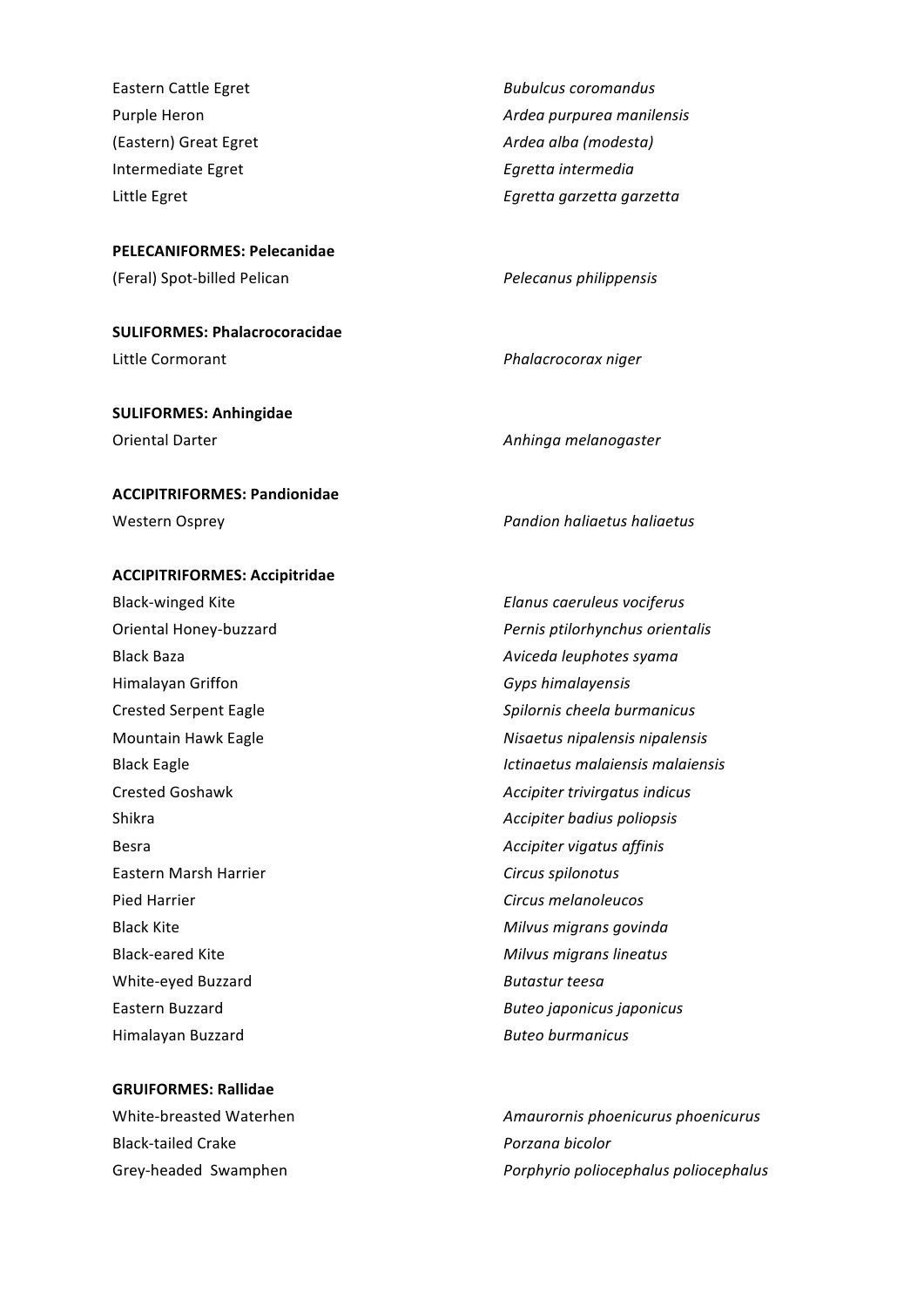Eurasian Coot **Fulica** atra atra

**CHARADRIIFORMES: Recurvisrostridae**

#### **CHARADRIIFORMES: Charadridae**

River Lapwing *Vanellus duvaucelii Vanellus duvaucelii* Red-wattled Lapwing *Vanellus indicus atronuchalis Vanellus indicus atronuchalis* Little Ringed Plover **Charadrius** dubius jerdoni Kentish Plover *Charadrius alexandrines alexandrinus Charadrius alexandrinus* 

#### **CHARADRIIFORMES: Rostratulidae**

| Greater Painted Snipe | Rostratula benghalensis |
|-----------------------|-------------------------|
|-----------------------|-------------------------|

#### **CHARADRIIFORMES: Jacanidae**

Bronze-winged Jacana **Metopidius** indicus

#### **CHARADRIIFORMES: Scolopacidae**

Temminck's Stint **Calidris** *Calidris* temminckii Common Sandpiper *Active Sandpiper Actitis hypoleucos* Green Sandpiper *Tringa ochropus* Common Greenshank *Tringa nebularia* 

#### **CHARADRIIFORMES: Laridae**

#### **COLUMBIFORMES: Columbidae**

Feral Pigeon **Columba** livia Spotted Dove **Spilopelia** chinensis tigrina Barred Cuckoo-dove *Macropygia* unchall minor

**CUCULIFORMES: Cuculidae**

**Common Moorhen Gallinula chloropus chloropus** 

#### Black-winged Stilt **Himantopus** *Himantopus himantopus*

Pheasant-tailed Jacana *Hydrophasianus chirurgus* 

Common Snipe *Gallinago gallinago gallinago*

Brown-headed Gull **Chronnicephalus Chroicocephalus** *Chroicocephalus brunnicephalus* Black-headed Gull **Chronic Chroicocephalus** ridibundus

Oriental Turtle Dove *Streptopelia orientalis agricola* (Burmese) Collared Dove *Streptopelia decaocto xanthocycla* Red Turtle Dove *Streptopelia tranquebarica humilis* Wedge-tailed Green Pigeon *Treron sphenurus sphenurus*

Greater Coucal **Centropus** *Centropus sinensis intermedius* **Centropus** *Centropus sinensis intermedius*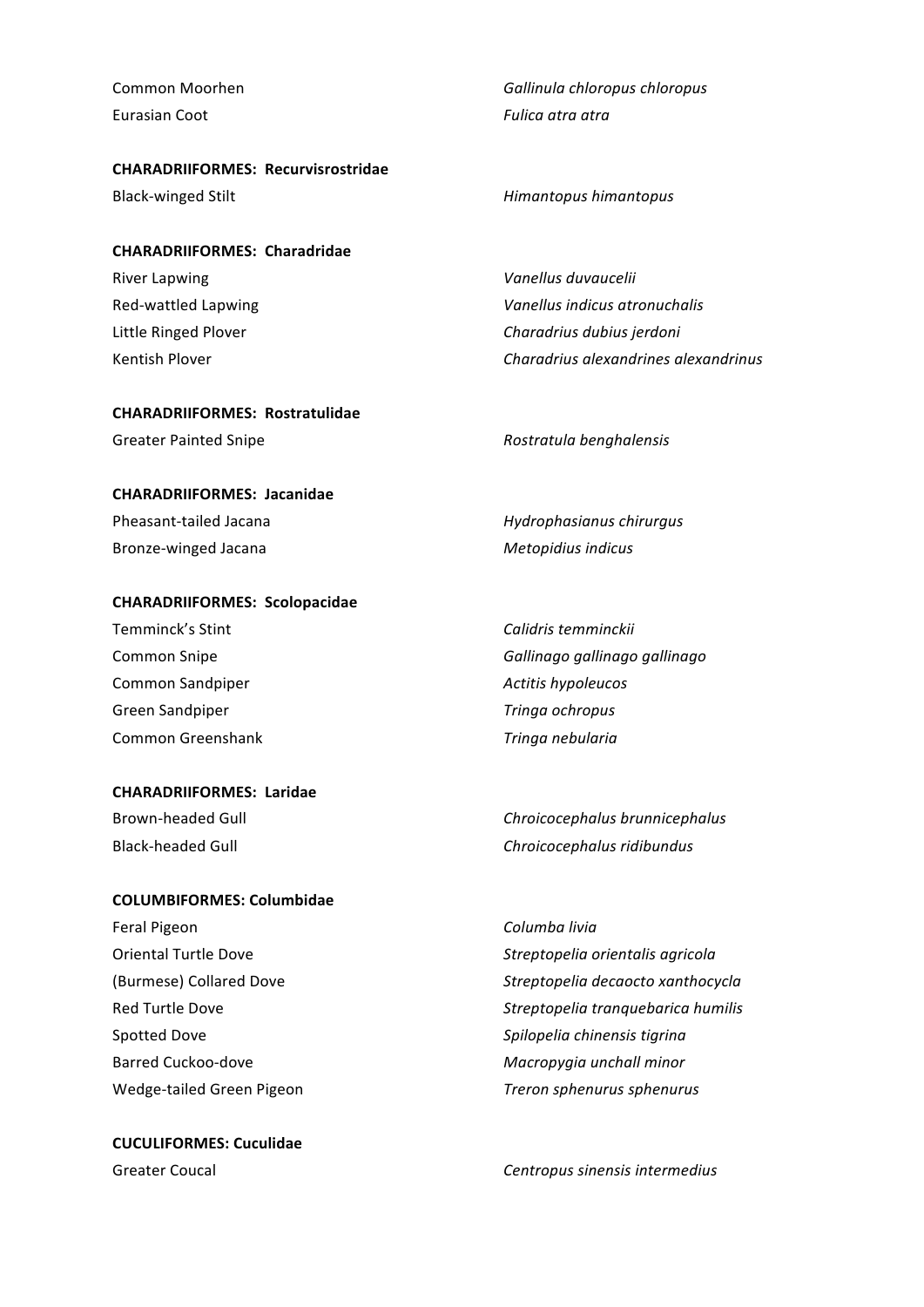**STRIGIFORMES: Strigidae** Spotted Owlet **Athene** brama pulchrama pulchrama pulchrama pulchrama pulchrama pulchrama pulchrama pulchrama pulchrama pulchrama pulchrama pulchrama pulchrama pulchrama pulchrama pulchrama pulchrama pulchrama pulchrama pul

**APODIFORMES: Hemiprocnidae** Crested Treeswift *Crested Treeswift Hemiprocne coronate* 

**APODIFORMES: Apodidae** Cook's Swift **Apus** cooki

**CORACIIFORMES: Coraciidae** Indian Roller *Coracias benghalensis affinis*

**CORACIIFORMES: Alcedinidae** White-throated Kingfisher *Halcyon smyrnensis perpulchra Halcyon smyrnensis perpulchra* Common Kingfisher *Alcedo atthis bengalensis* 

**CORACIIFORMES: Meropidae** Green Bee-eater *Merops orientalis ferrugeiceps* 

**BUCERITOFORMES: Bucerotidae** Eurasian Hoopoe *Upupa epops longirostris*

**PICIFORMES: Megalaimidae** Great Barbet *Psilopogon virens Psilopogon virens* 

Lesser Coucal **Centropus** *Centropus bengalensis bengalensis Centropus bengalensis Centropus bengalensis* Green-billed Malkoha *Phaenicophaeus tristis* tristis Asian Koel *Eudynamys scolopaceus malayanus* Plaintive Cuckoo **Cacomantis** merulinus querulous Large Hawk Cuckoo **Michael Accocciats** Hierococcyx sparverioides

Asian Barred Owlet **Glaucidium** cuculoides rufescens

Asian Palm Swift **Cypsiurus** balasiensis infumatus House Swift **Apus** nigalensis nipalensis in Apus nigalensis nigalensis

Pied Kingfisher **Ceryle rudis** leucomelanurus **Ceryle** rudis leucomelanurus

Chestnut-headed Bee-eater **Merops** leschenaulti leschenaulti

Lineated Barbet *Psilopogon lineata hodgsoni* Golden-throated Barbet *Psilopogon franklinii franklinii* Blue-throated Barbet *Psilopogon asiaticus Psilopogon asiaticus* Coppersmith Barbet *Psilopogon haemacephalus indicus*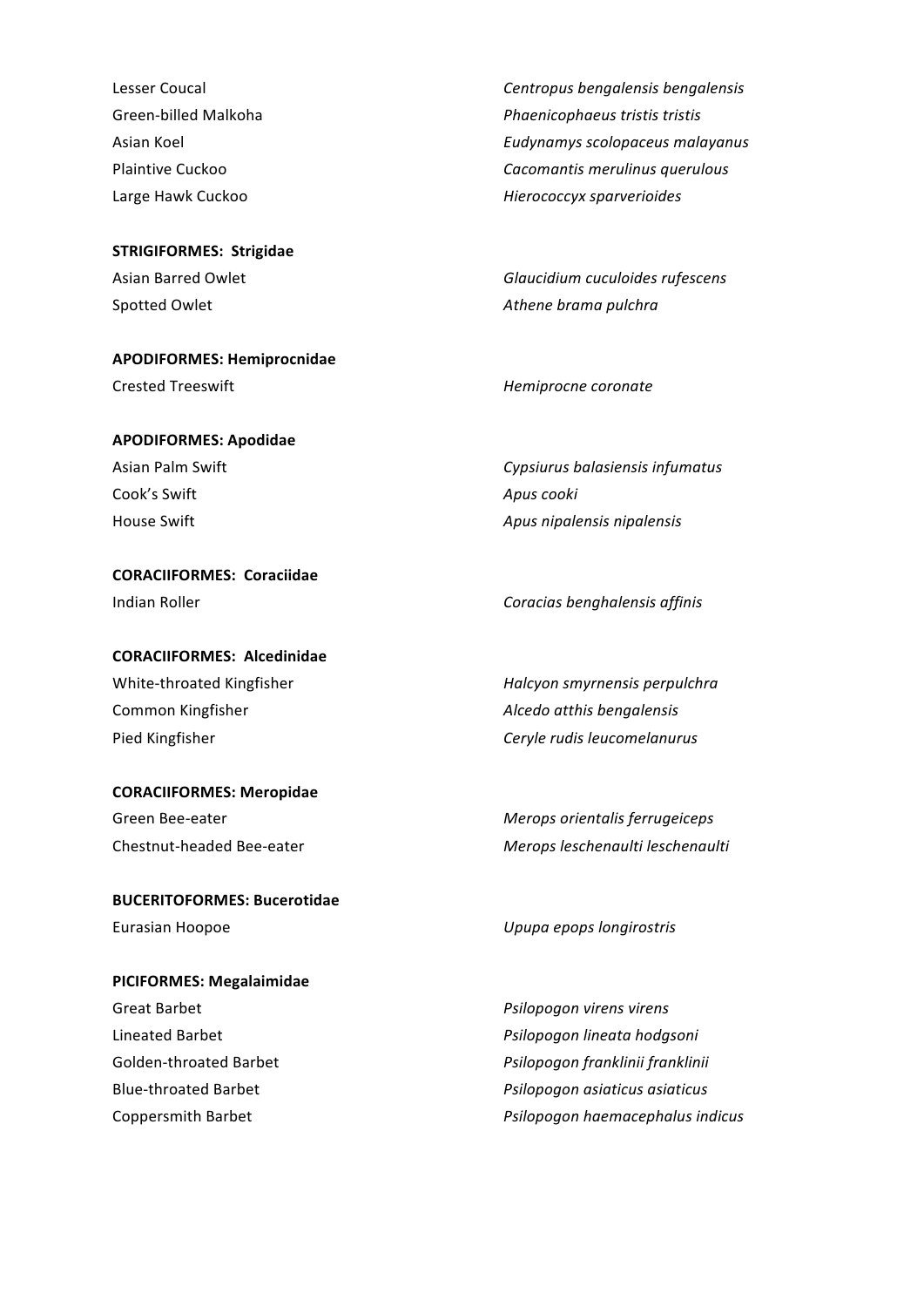#### **PICIFORMES: Picidae**

Eurasian Wryneck *Jynx torquilla chinensis* Freckle-breasted Woodpecker *Dendrocopos analis longipennis* Stripe-breasted Woodpecker *Dendrocopos atratus atratus* Great Spotted Woodpecker *Dendrocopos major mandarinus* Streak-throated Woodpecker *Picus xanthopygaeus*

**FALCONIFORMES: Falconidae** 

#### **PSITTACIFORMES: Psittaculidae**

Grey-headed Parakeet *Psittacula finschii* Blossom-headed Parakeet *Psittacula roseate juneae* 

**PASSERIFORMES: Eurylaimidae**

**PASSERIFORMES: Tephrodornithidae** Bar-winged Flycatcher-shrike *Hemipus picatus capitalis* 

**PASSERIFORMES: Artamidae** Ashy Woodswallow **Artamus** fuscus

**PASSERIFORMES: Aegithinidae** Common lora *Aegithinia tiphia deignani* 

#### **PASSERIFORMES: Campephagidae**

Large Cuckooshrike *Coracina macei siamensis* Rosy Minivet *Pericrocotus roseus* Ashy Minivet *Pericrocotus divaricatus* **Jerdon's Minivet** *Pericrocotus albifrons* Grey-chinned Minivet *Pericrocotus solaris Pericrocotus solaris solaris* 

Grey-capped Pygmy Woodpecker **Dendrocopos** canicapillus canicapillus Rufous-bellied Woodpecker *Dendrocopos hyperythrus hyperythrus* Darjeeling Woodpecker *Dendrocopos darjellensis darjerllensis* Greater Flameback **Chrysocolaptes** guttacristatus guttacristatus

Common Kestrel *Falco tinnunculus interstinctus*

Alexandrine Parakeet *Psittacula eupatria nipalensis*

Silver-breasted Broadbill *Serilophus lunatus elisabethae*

Indochinese Cuckooshrike *Coracina polioptera indochinensis* Black-winged Cuckooshrike *Coracina melaschistos avensis* Small Minivet *Pericrocotus cinnamomeus vividus* Long-tailed Minivet *Pericrocotus ethologus mariae*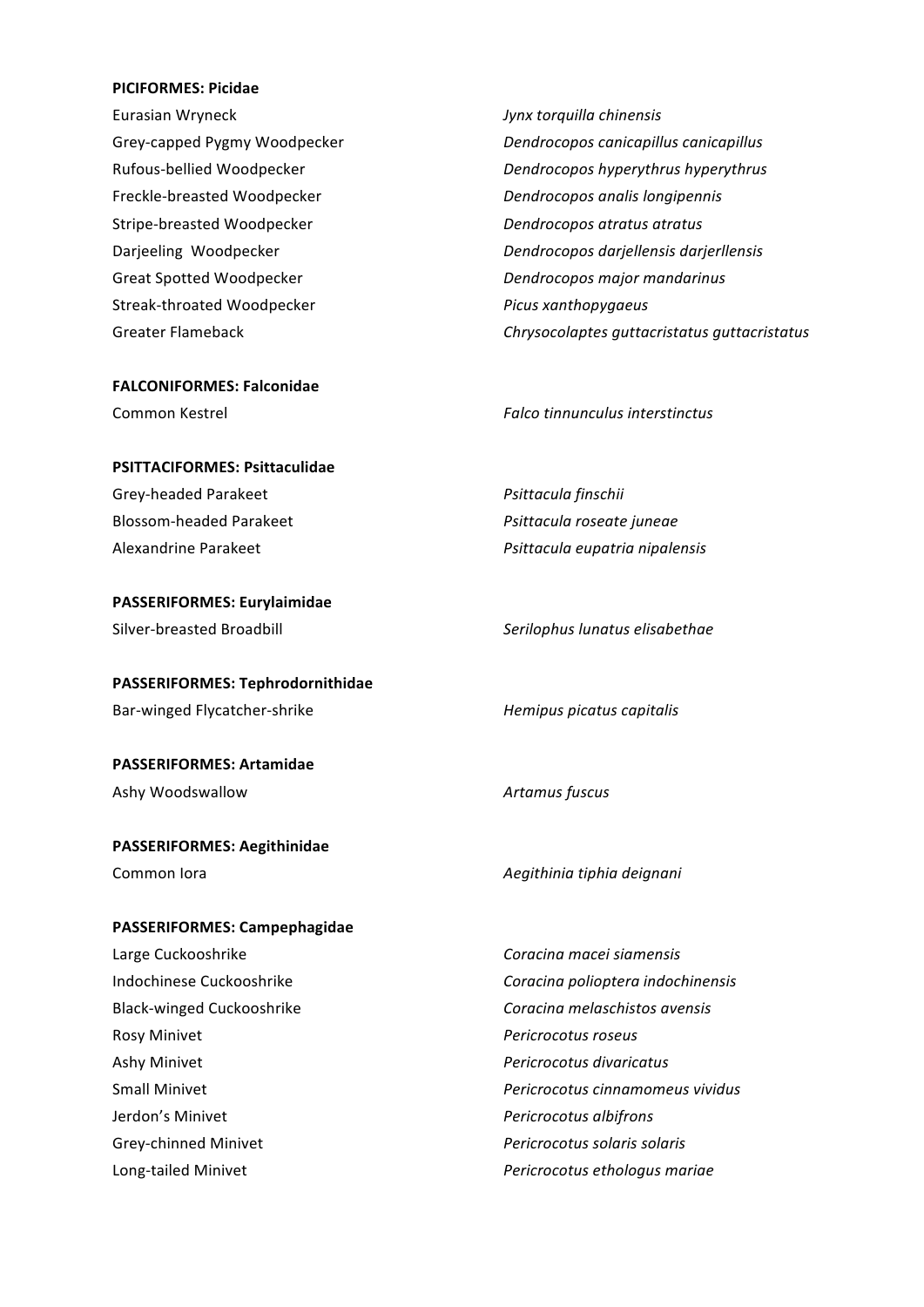#### **PASSERIFORMES: Lanidae**

#### **PASSERIFORMES: Vireonidae**

Black-headed Shrike-babbler *Pteruthius rufiventer* 

#### **PASSERIFORMES: Oriolidae**

Maroon Oriole *Oriolus traillii traillii* 

#### **PASSERIFOMES: Dicruridae**

#### **PASSERIFORMES: Rhipiduridae**

**PASSERIFORMES: Monarchidae**

**PASSERIFORMES: Corvidae** Eurasian Jay **Garrulus** *Garrulus glandarius leucotis* **Garrulus** *Garrulus glandarius leucotis* 

Long-tailed Minivet *Pericrocotus ethologus ripponi* Short-billed Minivet *Pericrocotus brevirostris affinis* Short-billed Minivet *Pericrocotus brevirostris neglectus* Scarlet Minivet *Pericrocotus speciosus semiruber* 

Brown Shrike *Lanius cristatus cristatus* Burmese Shrike *Lanius collurioides collurioides* Long-tailed Shrike *Lanius schach tricolor Lanius schach tricolor* Grey-backed Shrike *Lanius tephronotus Lanius tephronotus Lanius tephronotus* 

Blyth's Shrike-babbler *Pteruthius aeralatus validirostris* Blyth's Shrike-babbler *Pteruthius aeralatus aeralatus* Green Shrike-babbler *Pteruthius xanthochlorus hybrida* Black-eared Shrike-babbler *Pteruthius melanotis melanotis*

Slender-billed Oriole *Oriolus tenuirostris tenuirostris* Black-naped Oriole *Oriolus chinensis diffusus* 

Black Drongo **Black Drongo** *Dicrurus macrocercus cathoecus* Ashy Drongo *Dicrurus leucophaeus mouhoti Dicrurus leucophaeus mouhoti* Bronzed Drongo *Dicrurus aeneus aeneus* Hair-crested Drongo *Dicrurus hottentottus hottentottus* 

White-throated Fantail *Rhipidura albicollis stanleyi Rhipidura albicollis stanleyi* White-throated Fantail *Rhipidura albicollis celsa* White-browed Fantail *Rhipidura aureola burmanica* 

Black-naped Monarch *Hypothymis azurea styani* 

Red-billed Blue Magpie *Urocissa erythroryncha magnirostris* Rufous Treepie *Dendrocitta vagabunda kinneari Dendrocitta vagabunda kinneari*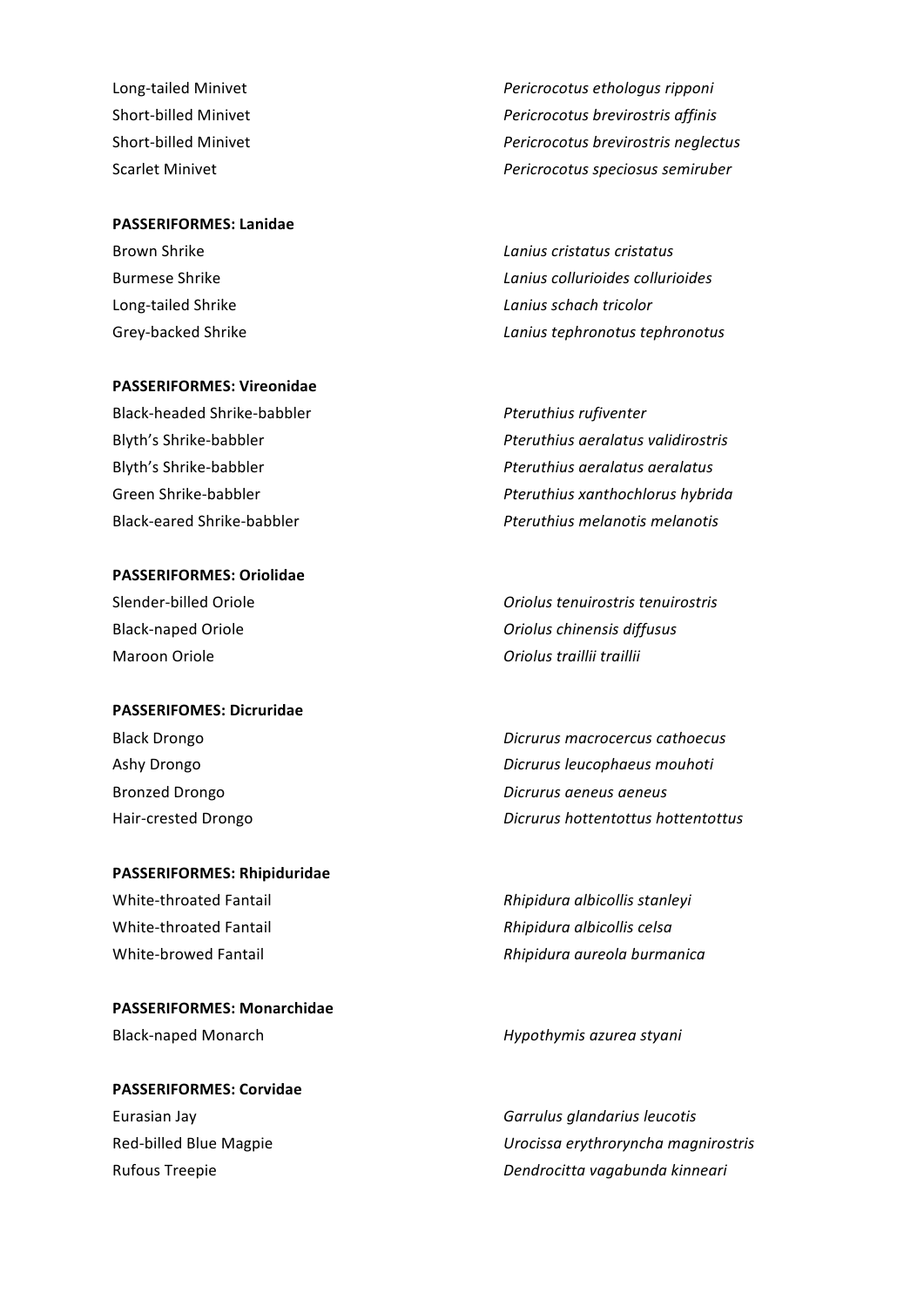#### **PASSERIFORMES: Stenostiridae**

Yellow-bellied Fantail *Chelidorhynx hypoxanthus*

#### **PASSERIFORMES: Paridae**

#### **PASSERIFORMES: Alaudidae**

Burmese Bushlark *Mirafra microptera* 

#### **PASSERIFORMES: Pycnonotidae**

Crested Finchbill **Crested** Finchbill **Spizixos** canifrons canifrons Crested Finchbill **Crested** Finchbill **Spizixos** canifrons ingrami Striated Bulbul *Pycnonotus striatus striatus* Black-headed Bulbul *Pycnonotus atriceps atriceps* Black-crested Bulbul *Pycononotus flaviventris vantynei* Red-whiskered Bulbul *National Bulbul Red-whiskered Bulbul Red-whiskered Bulbul Red-whiskered Bulbul* **<b>***Red-whiskered Bulbul Red-whiskered Bulbul Red-whiskered Bulbul Red-whiskered Bulbul* Brown-breasted Bulbul *Pycnonotus xanthorrhous* Red-vented Bulbul *Pycnonotus cafer melanchimus* Davison's (Stripe-throated) Bulbul *Pycnonotus (finlaysoni ) davisoni* Flavescent Bulbul *Pycnonotus flavescens Pycnonotus flavescens* Flavescent Bulbul *Pycnonotus flavescens vividus* Ayeyarwady Bulbul *Pycnonotus blanfordi* White-throated Bulbul *Alophoixus flaveolus burmanicus* **Mountain Bulbul** *Ixos mcclellandii* ventralis Mountain Bulbul **III and** *Ixos mcclellandii* tickelli Ashy Bulbul *Hemixos flavala hildebrandi*

Grey Treepie *Dendrocitta formosae assimilis* Hooded Treepie **Crypsirina** cucullata House Crow **Corvus** splendens insolens Large-billed Crow *Corvus macrorhynchos macrorhynchos*

Grey-headed Canary-flycatcher *Culicicapa ceylonensis calochrysea*

Yellow-browed Tit *Sylviparus modestus modestus* Black-bibbed Tit *Poecile hypermelaenus* Japanese Tit *Parus minor nubicolus Parus minor nubicolus* Green-backed Tit *Parus monticolus yunnanensis*

Oriental Skylark *Alauda gulgula gulgula Alauda gulgula* Sand Lark *Alaudala raytal raytal* 

Black-crested Bulbul *Pycononotus flaviventris flaviventris* Black Bulbul *Hypsipetes leucocephalus nigriscens* Black Bulbul **Black** Bulbul **Hypsipetes** *Hypsipetes leucocephalus leucocephalus*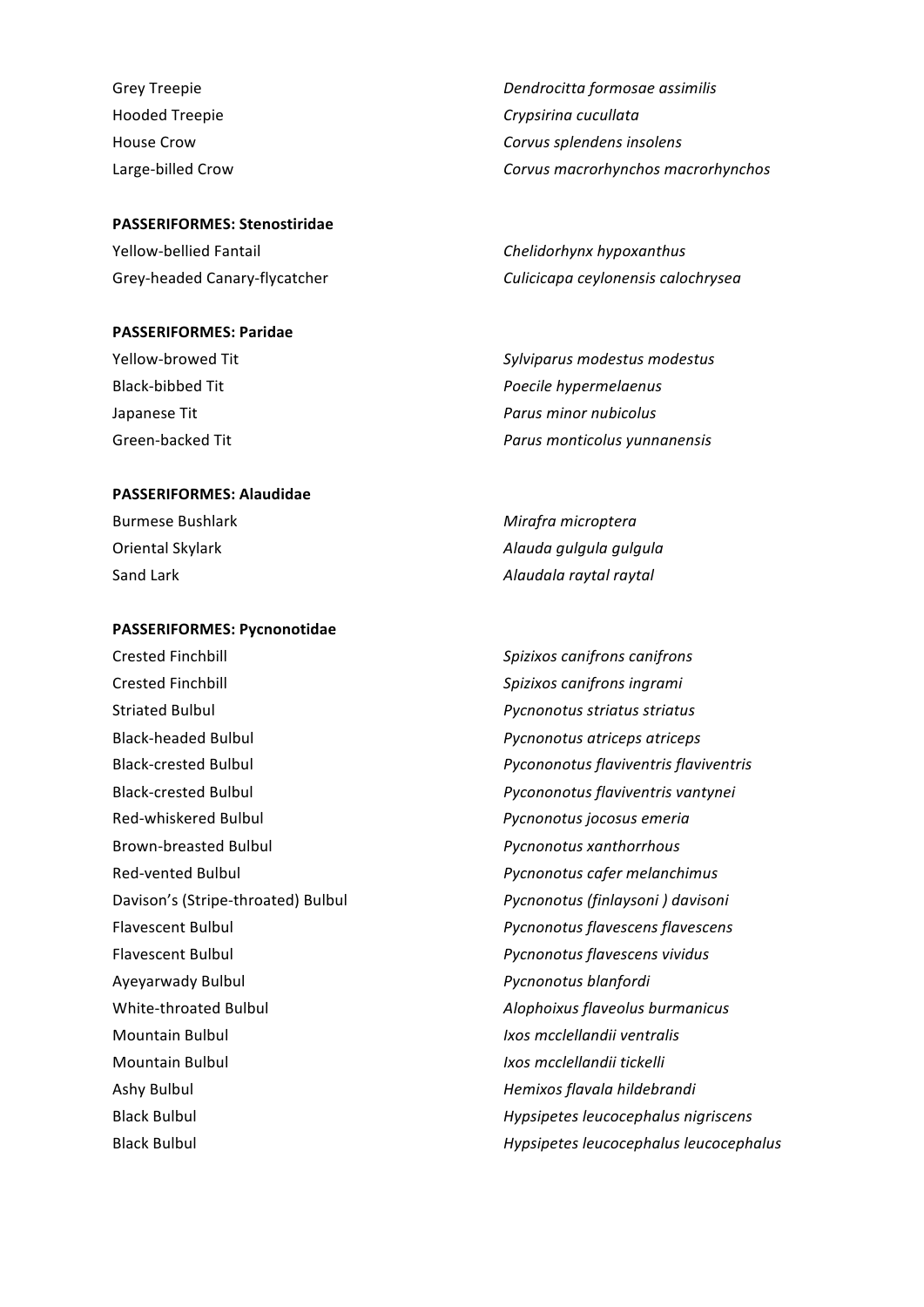#### **PASSERIFORMES: Hirundinidae**

Grey-throated Martin *Riparia chinensis chinensis* Barn Swallow **Barn Swallow Hirundo** rustica tytleri Wire-tailed Swallow **Michael Contract Contract Contract Contract Contract Contract Contract Contract Contract Contract Contract Contract Contract Contract Contract Contract Contract Contract Contract Contract Contract Cont** 

#### **PASSERIFORMES: Pnoepygidae**

#### **PASSERIFORMES: Cettidae**

Brown-flanked Bush Warbler *Horornis fortipes fortipes*

#### **PASSERIFORMES: Aegithaliidae**

Burmese Bushtit **Australia Expansion Additional Aegithalos** sharpeing and an Aegithalos sharpeing and all and a

#### **PASSERIFORMES: Phylloscopidae**

Tickell's Leaf Warbler *Phylloscopus affinis affinis* Buff-throated Warbler *Phylloscopus subaffinis* Chinese Leaf Warbler *Phylloscopus yunnanensis* Yellow-browed Warbler *Phylloscopus inornatus* Sakhalin Leaf Warbler *Phylloscopus borealoides* Claudia's Leaf Warbler *Phylloscopus claudiae* Davison's Leaf Warbler *Phylloscopus davisoni* Marten's Warbler *Seicercus omeiensis*

Sand Martin *Riparia riparia innominata* Barn Swallow **Barn Swallow Hirundo** rustica guttaralis Asian House Martin *Delichon dasypus cashmeriense* Red-rumped Swallow **Cecropis** daurica daurica Striated Swallow **Cecropis** striolata stanfordi

Scaly-breasted Wren-babbler *Pnoepyga albiventer albiventer* 

Aberrant Bush Warbler **Markell** *Horornis flavolivaceus* weberi Chestnut-headed Tesia *Cettia castaneocoronata castaneocoronata*

Black-throated Bushtit **Accompanyier 1996** Aegithalos concinnus manipurensis

Dusky Warbler *Phylloscopus fuscatus Phylloscopus fuscatus fuscatus* Yellow-streaked Warbler *Phylloscopus armandi perplexus* Buff-barred Warbler *Phylloscopus pulcher pulcher* Ashy-throated Warbler *Phylloscopus maculipennis maculipennis* Hume's Leaf Warbler *Phylloscopus humei humei* Two-barred Warbler *Phylloscopus plumbeitarsus* Blyth's Leaf Warbler *Phylloscopus reguloides assamensis* Grey-hooded Warbler *Phylloscopus xanthoschistos tephrodiras*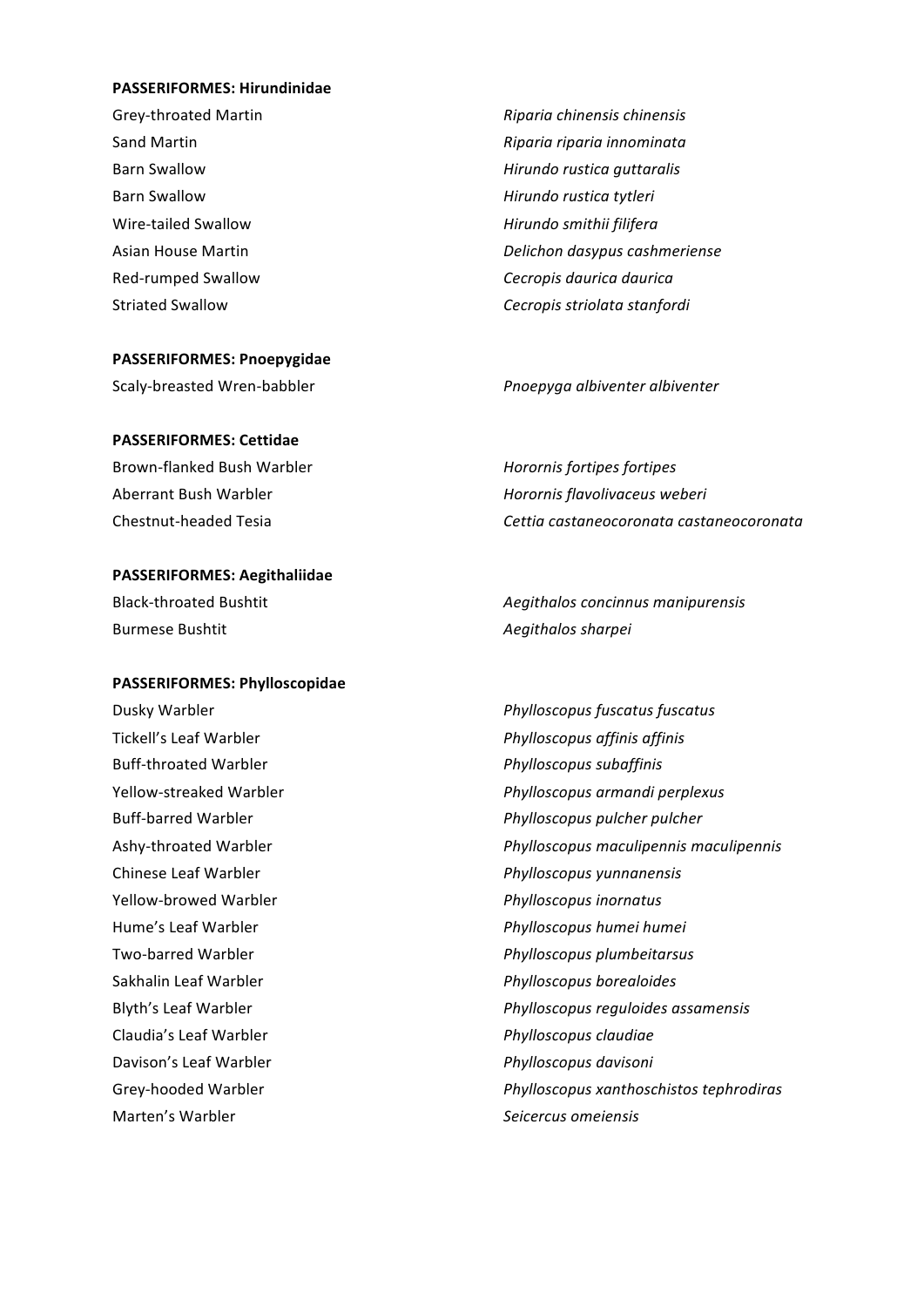#### **PASSERIFORMES: Acrocephalidae**

Clamorous Reed Warbler *Acrocephalus stentoreus amyae* Black-browed Reed Warbler *Acrocephalus bistrigiceps* Thick-billed Warbler *Iduna aedon aedon* Booted Warbler **Internal Controller** *Iduna caligata* 

**PASSERIFORMES: Locustellidae** Baikal Bush Warbler *Locustella davidi suschkini?*

#### **PASSERIFORMES: Cisticolidae**

Zitting Cisticola **Cisticola** *Cisticola juncidis cursitans* **Brown Prinia** *Prinia Prinia polychroa cooki* Grey-breasted Prinia *Princes* Prinia hodgsonii erro

#### **PASSERIFORMES: Timaliidae**

Streak-breasted Scimitar Babbler *Pomatorhinus ruficollis bakeri* Chin Hills Wren-Babbler **Spelaeornis** oatesi Pin-striped Tit Babbler *Macronus qularis sulphureus* Chestnut-capped Babbler *Timalia pileata smithi* 

#### **PASSERIFORMES: Pellorneidae**

Rusty-capped Fulvetta *Alcippe dubia mandellii*

**PASSERIFORMES: Pellorneidae**  Striated Babbler *Turdoides earlei earlei* White-throated Babbler *Turdoides gularis* Mount Victoria Babax *Babax woodi*

Striated Grassbird **Megalurus** palustris toklao

Black-throated Prinia *Prinia Prinia atrogularis khasiana* Rufescent Prinia *Prinia rufescens rufescens* Yellow-bellied Prinia *Prinia flaviventris delacouri* Plain Prinia *Prinia Prinia inornata blanfordi Prinia inornata blanfordi* Common Tailorbird **Common Tailorbird Common Tailor** Dark-necked Tailorbird *Orthotomus atrogularis nitidus* 

Rusty-cheeked Scimitar Babbler *Pomatorhinus erythrogenys imberbis* White-browed Scimitar Babbler *Pomatorhinus schisticeps ripponi* Golden Babbler *Stachyridopsis chrysaea binghami Stachyridopsis chrysaea binghami* 

Rufous-winged Fulvetta *Alcippe castaneceps castaneceps* Yunnan Fulvetta *Alcippe fratercula fratercula* Nepal Fulvetta *Alcippe nipalensis stanfordi* Puff-throated Babbler *Pellornium ruficeps shanensi*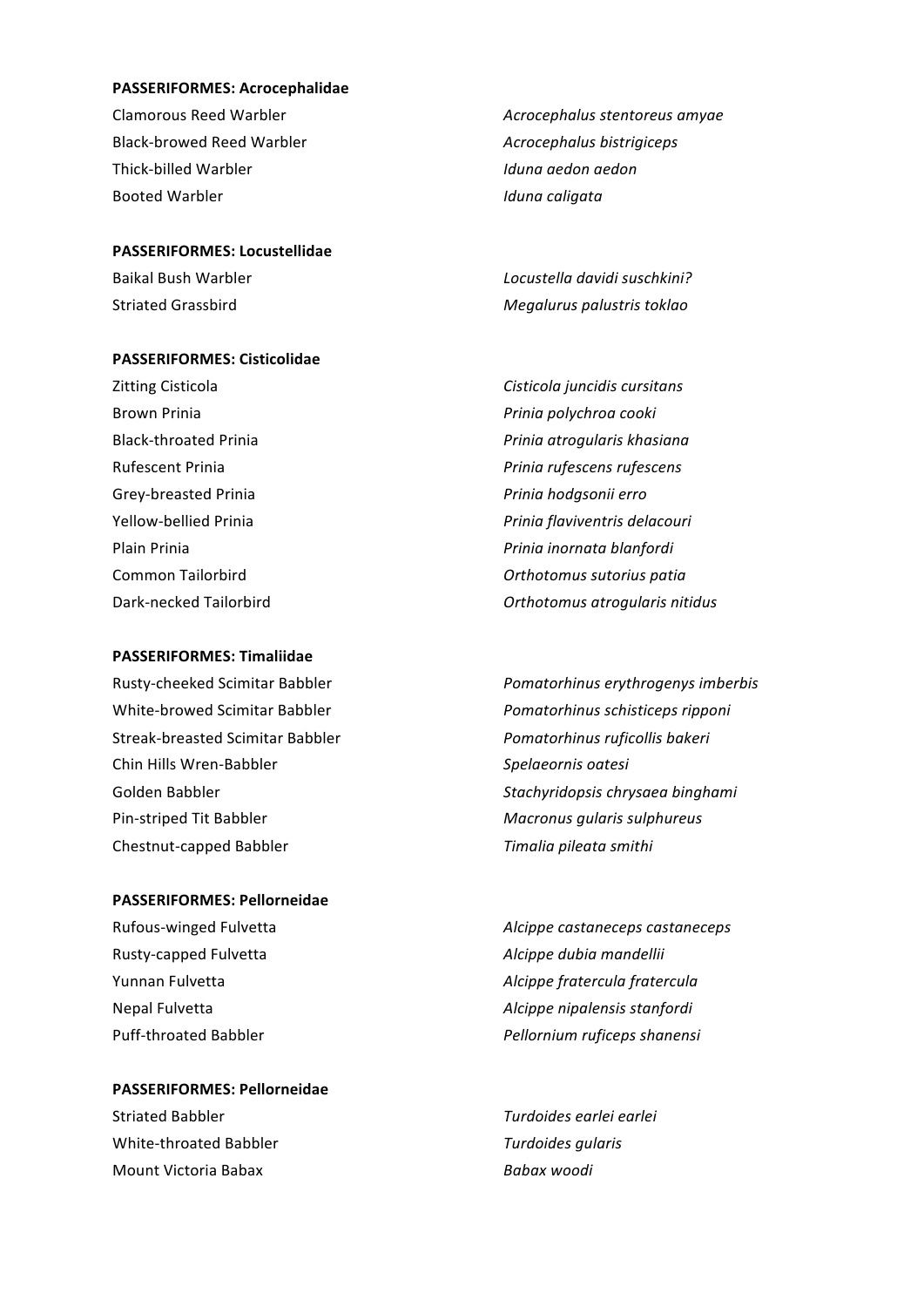White-browed Laughingthrush *Garrulax sannio cornis* Striped Laughingthrush **Trochalopteron** virgatum Brown-capped Laughingthrush *Trochalopteron austeni victoriae* Blue-winged Minla **Minla** *Minla cyanouroptera aglae Minla cyanouroptera aglae* Bar-throated (Chestnut-tailed) Minla **Minla** *Minla strigula yunnanensis* Red-tailed Minla **Minla** *Minla ignotincta* ignotincta Red-faced Liocichla *Liocichla Liocichla phoenicea bakeri* Rusty-fonted Barwing *Actinodura egertoni ripponi* Streak-throated Barwing *Actinodura waldeni poliotis Actinodura waldeni poliotis* Silver-eared Mesia *Leiothrix argentauris aureigularis* Silver-eared Mesia *Leiothrix argentauris galbana* Grey Sibia *Heterophasia gracilis Heterophasia gracilis* Dark-backed Sibia *Heterophasia melanoleuca radcliffei* 

#### **PASSERIFORMES: Sylviidae**

Spot-breasted Parrotbill *Paradoxornis guttaticollis* 

#### **PASSERIFORMES: Zosteropidae**

Whiskered Yuhina *Yuhina flavicollis rouxi* Stripe-throated Yuhina *Yuhina gularis gularis* 

#### **PASSERIFORMES: Sittidae**

Chestnut-vented Nuthatch *Sitta nagaensis grisiventris* White-browed Nuthatch **Sitta** victoriae Velvet-fronted Nuthatch **Sitta** frontalis frontalis

## **PASSERIFORMES: Certhiidae** Bar-tailed Treecreeper *Certhia himalayana ripponi*

## **PASSERIFORMES: Sturnidae** Common Hill Myna **Common Hill Myna Gracula religiosa** intermedia Great (White-vented) Myna *Acridotheres grandis Acridotheres grandis* **Jungle Myna** *Acridotheres fuscus fuscus Acridotheres fuscus* Collared Myna *Acridotheres albocinctus Acridotheres albocinctus* Common Myna *Acridotheres tristis tristis*

Assam Laughingthrush *Trochalopteron chrysopterum erythrolaemum*

White-browed Fulvetta *Fulvetta Fulvetta vinipectus ripponi* Yellow-eyed Babbler *Chrysomma sinense sinense*

Oriental White-eye *Zosterops palpebrosus palpebrosus* 

Hume's Treecreeper *Certhia manipurensis manipurensis* 

(Burmese) Vinous-breasted Starling *Acridotheres burmannicus burmannicus*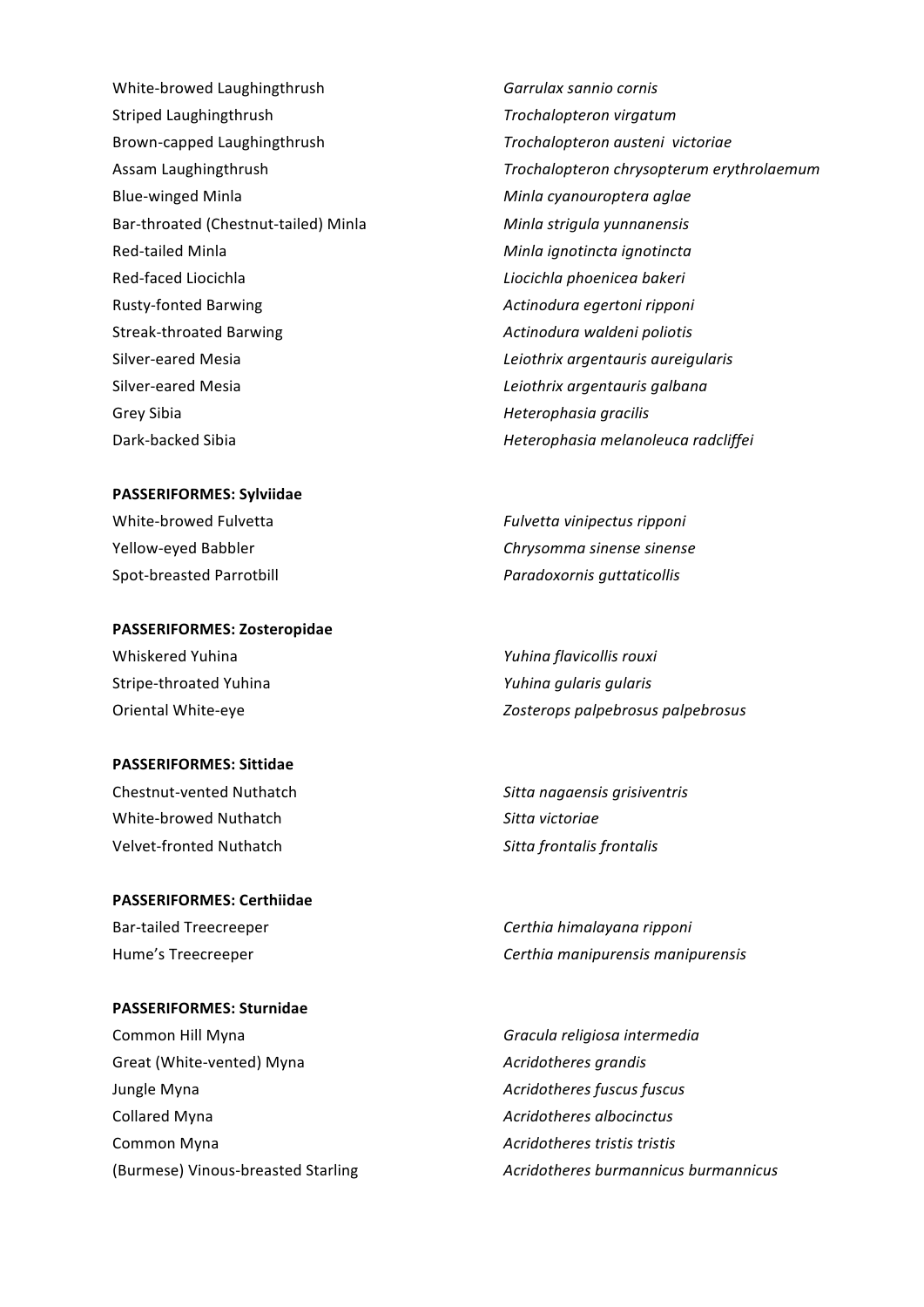Black-collared Starling *Gracupica nigricollis* 

#### **PASSERIFORMES: Turdidae**

Grey-sided Thrush **Turdus** feae Eyebrowed Thrush *Turdus obscurus*

#### **PASSERIFORMES: Muscicapidae**

Oriental Magpie-Robin **Copsychus** saularis saularis Asian Brown Flycatcher **Muscicapa dauurica** dauurica dauurica Blue-throated Blue Flycatcher **Cyonnis** rubeculoides rogersi Vivid Niltava *Niltava Niltava vivida oatesi* Large Niltava *Niltava grandis qrandis Niltava grandis qrandis* Verditer Flycatcher *Eumyias thalassinus thalassinus* **Bluethroat** *Luscinia svecica saturatior?* Siberian Rubythroat *Calliope calliope Calliope Calliope Calliope Calliope* Himalayan Bluetail *Tarsiger rufilatus rufilatus* White-crowned Forktail *Enicurus leschenaultia indicus* Blue Whistlingthrush *Myophonus caeruleus caeruleus* Slaty-backed Flycatcher **Ficedula** hodgsonii Rufous-gorgetted Flycatcher *Ficedula strophiata striophata* Taiga Flycatcher **Ficedula** albicilla Blue-fronted Redstart *Phoenicurus frontalis* **Blue Rockthrush Monticola solitarius** *pandoo* Chestnut-bellied Rockthrush *Monticola rufiventris* Siberian Stonechat **Saxicola** maurus przewalskii Stejneger's Stonechat **Steinegeri** Steinegeri White-tailed Stonechat *Saxicola leucurus* Pied Bushchat *Saxicola caprata burmanicus* Jerdon's Bushchat *Saxicola jerdoni* Grey Bushchat **Saxicola** ferreus ferreus

**PASSERIFORMES: Chloropseidae**

Asian Pied Myna **Gracupica** *Gracupica contra floweri Gracupica contra floweri* Chestnut-tailed Starling *Chestnut-tailed Starling Sturnia malabarica nemoricola* 

Song Thrush *Turdus philomelos nataliae? Turdus philomelos nataliae?* 

White-rumped Shama *Copsychus malabaricus macrourus* Little Pied Flycatcher **Ficedula** westermanni australorientis Daurian Redstart *Phoenicurus auroreus leucopterus*

Golden-fronted Leafbird **Chloropsis** aurifrons aurifrons Orange-bellied Leafbird **Chloropsis** *Chloropsis hardwickii hardwickii*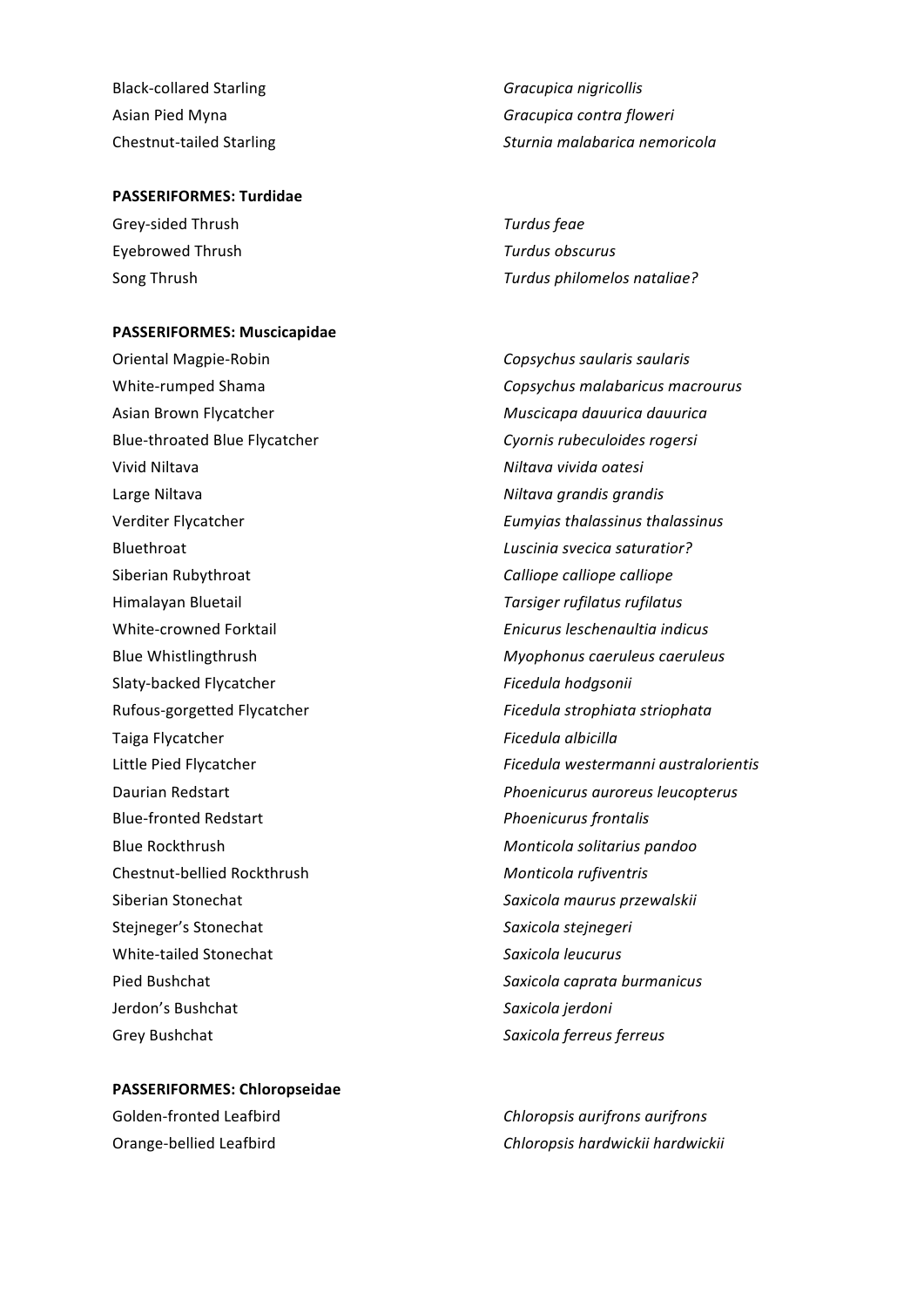#### **PASSERIFORMES: Dicaeidae**

Yellow-bellied Flowerpecker *Dicaeum melanoxanthum*

Yellow-vented Flowerpecker *Dicaeum chrysorrheum chrysochlore* Fire-breasted Flowerpecker *Dicaeum ignipectus ignipectus* Scarlet-backed Flowerpecker *Dicaeum cruentatum cruentatum*

#### **PASSERIFORMES: Nectariniidae**

Ruby-cheeked Sunbird *Chalcoparia singalensis assamensis* 

#### **PASSERIFORMES: Passeridae**

Plain-backed Sparrow **Plain-backed** Sparrow *Passer flaveolus* 

**PASSERIFORMES: Ploceidae** Streaked Weaver *Ploceus manyar pequensis* 

#### **PASSERIFORMES:** Estrildidae

#### **PASSERIFORMES: Motacillidae**

White Wagtail **Motacilla** alba *cularis* **Motacilla** alba *ocularis* Paddyfield Pipit *Paddyfield Pipit* **Athus** rufulus rufulus

Purple Sunbird **Cinnyris** asiaticus intermedius **Purple** Olive-backed Sunbird **Cinnyris** *Cinnyris* jugularis flamaxiilaris Mrs Gould's Sunbird *Aethopyga gouldiae isolata* Green-tailed Sunbird *Aethopyga nipalensis victoriae* Black-throated Sunbird *Aethopyga saturate petersi* Fire-tailed Sunbird *Aethopyga ignicauda flavescens* Little Spiderhunter *Arachnothera longirostra longirostra* 

**House Sparrow**  *Passer domesticus indicus Passer domesticus indicus* Russet Sparrow *Passer rutilans intensior* Eurasian Tree Sparrow *Passer montanus malaccensis*

Baya Weaver *Ploceus philippinus burmanicus* 

Red Avadavat **Amandava** *Amandava amandava flavidiventris* White-rumped Munia *Lonchura striata acuticauda Lonchura striata acuticauda* Scaly-breasted Munia *Lonchura punctulata subundulata* Scaly-breasted Munia *Lonchura punctulata topela Lonchura punctulata topela* 

Eastern Yellow Wagtail *Motacilla tschutschensis macronyx* Citrine Wagtail **Motacilla** Citreola citreola Grey Wagtail **Grey Wagtail Grey Wagtail Grey Wagtail Motacilla** cinerea cinerea White Wagtail **Motacilla** alba leucopsis **Motacilla** alba leucopsis Long-billed Pipit **Anthus** similis yamethini Olive-backed Pipit *Anthus hodgsoni Anthus hodgsoni Anthus hodgsoni*